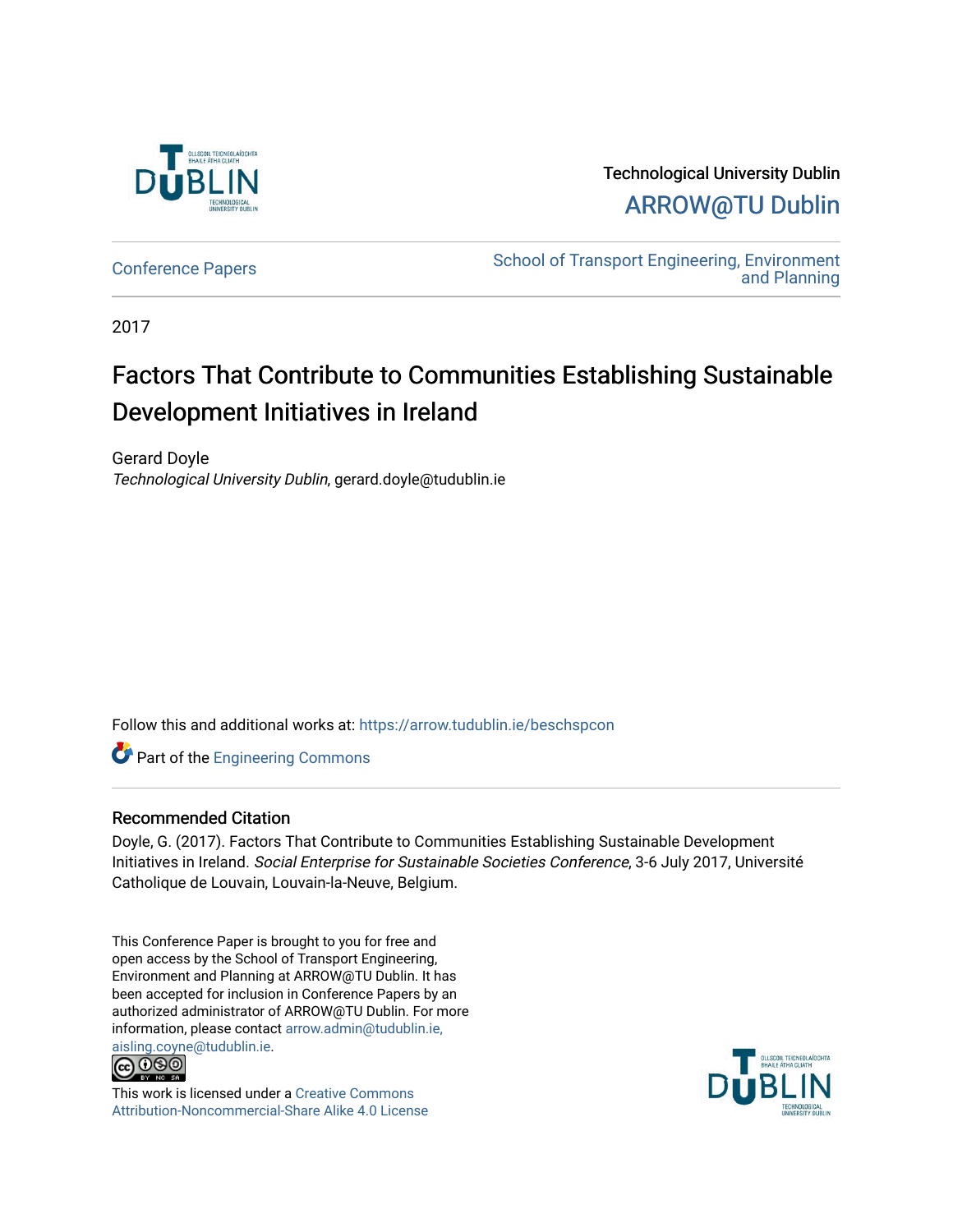# **Factors that contribute to communities establishing sustainable development initiatives in Ireland**

#### **Gerard Doyle**

Paper submitted for *Social enterprise for sustainable societies* conference, 3-6 July 2017, Université catholique de Louvain, Louvain-la-Neuve, Belgium

Do not quote without author's permission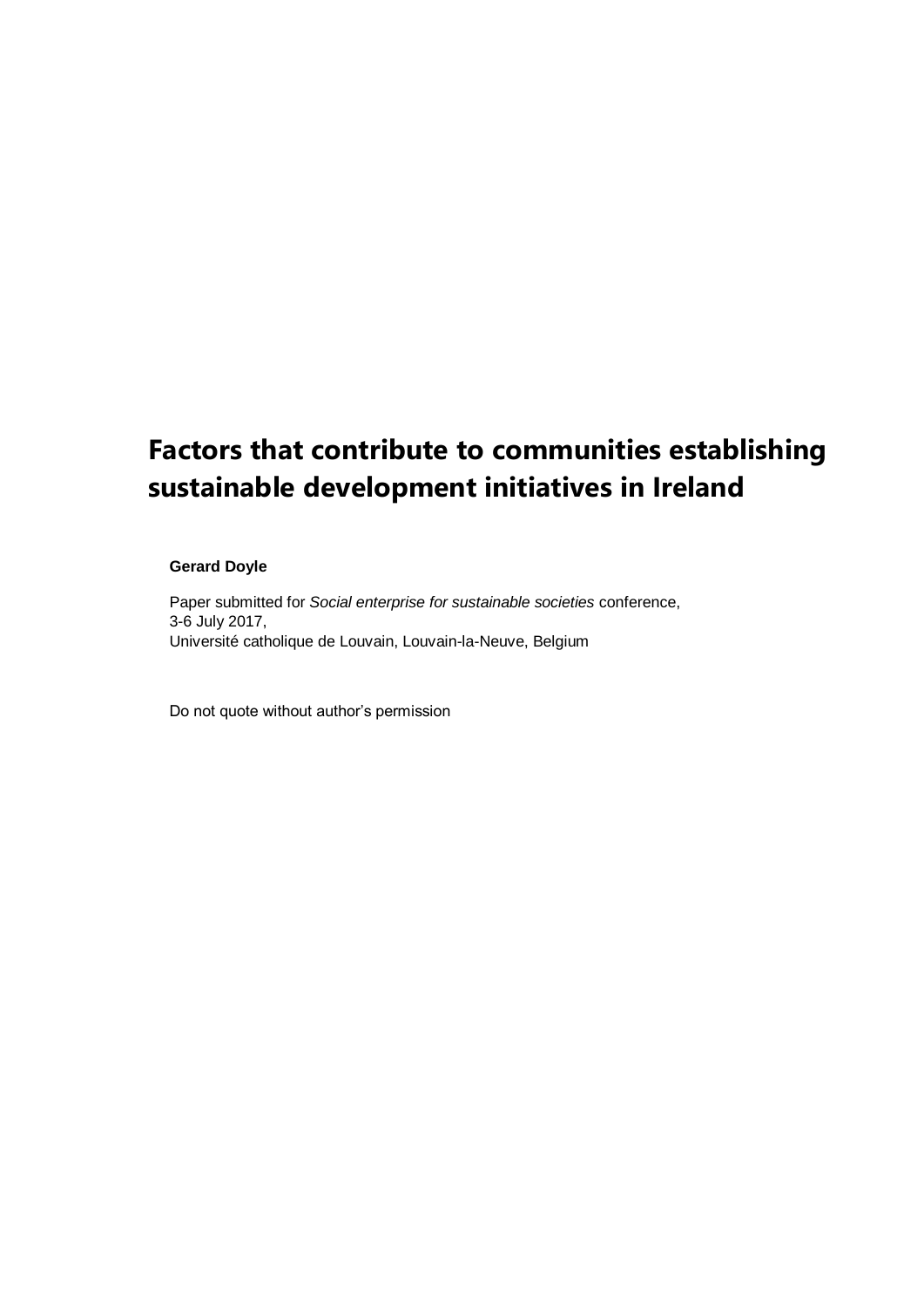| $\mathbf{1}$     |  |
|------------------|--|
| 2.               |  |
| 2.1.             |  |
| 2.2.             |  |
| 3.               |  |
| $\mathbf{4}$     |  |
| 5 <sub>1</sub>   |  |
| 5.1.             |  |
| 5.2.             |  |
| 5.3.             |  |
| 5.4.             |  |
| 6.               |  |
| 6.1.             |  |
| 6.2.             |  |
| 6.3.             |  |
| 6.4.             |  |
| 6.5.             |  |
| 6.6.             |  |
| 6.7.             |  |
| 6.8.             |  |
| $\overline{7}$ . |  |
|                  |  |
|                  |  |
|                  |  |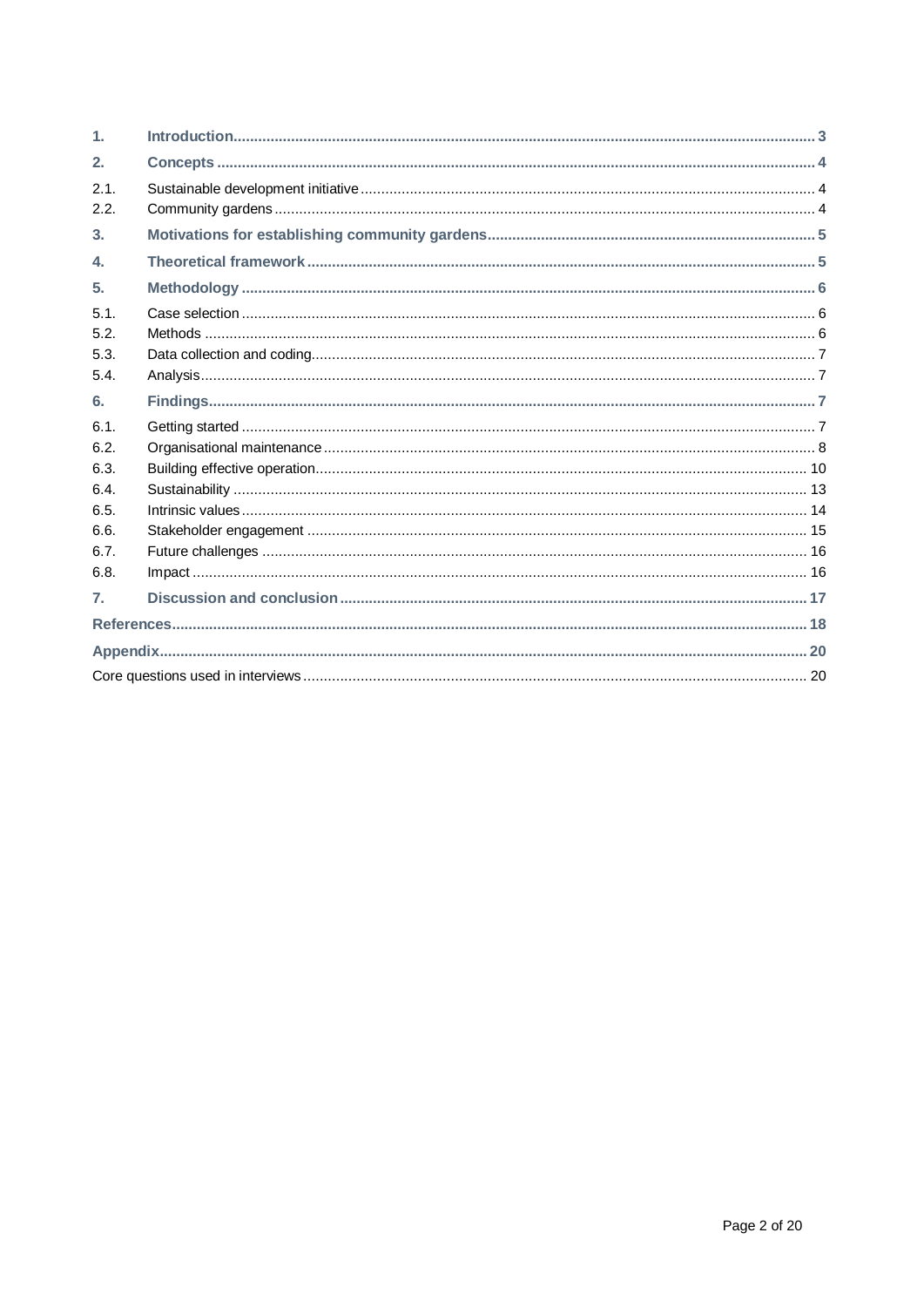# 1. **Introduction**

Community gardens contribute to addressing a range of environmental, economic and social issues facing urban communities across the globe (Keeney, 2000; Calvin, 2011; McIvaine-Newsad and Porter, 2013). In response to the benefits that they generate, there has been a significant increase in community gardens internationally over the last thirty years (Firth *et al*., 2011). Community gardens can be considered a form of sustainable development initiative (SDI). This paper is concerned with the factors that contribute to the establishment of sustainable development initiatives in Ireland by focusing on community gardens in Dublin City. The core question being addressed is:

What capacities are present in communities and how do they contribute to some communities being more receptive than others to sustainable development initiatives in Ireland?

The above question is one of the subsidiary questions of a PhD dissertation which aims, first, to examine the motivations for communities engaging in the development of sustainable development initiatives, and second, to examine the capacities required by communities aiming to establish and maintain sustainable development initiatives. Third, it will examine the characteristics that distinguish successful from unsuccessful SDIs.

The core question to be examined in the PhD is

What are the key factors that lead to the successful development of locally-based initiatives that contribute to the transition from the current model of local development to a more socially and environmentally sustainable model in Ireland?

The subsidiary questions are:

l

- Why do some communities engage in sustainable development initiatives<sup>1</sup> and not others?
- What capacities are present and how do they contribute to some communities being more receptive than others to sustainable development initiatives in Ireland?
- What are the differences between successful and unsuccessful implementation of sustainable development initiatives in Ireland?
	- o Does the rationale for communities establishing sustainable development initiatives impact on the outcomes of these initiatives?

Section two of this paper examines the key concepts underpinning the research. The third section focuses on the motivations for communities to establish community gardens, followed by the theoretical framework for sustainable development initiatives in section four. This paper outlines a piece of research. The methodology for the research undertaken will then be outlined in section five. The penultimate section details the research findings. The discussion and conclusion is the final section of the paper.

<sup>&</sup>lt;sup>1</sup> Sustainable development initiatives include energy, food and up-cycling initiatives. Transport initiatives are also a component of sustainable development initiatives but are not covered in this study.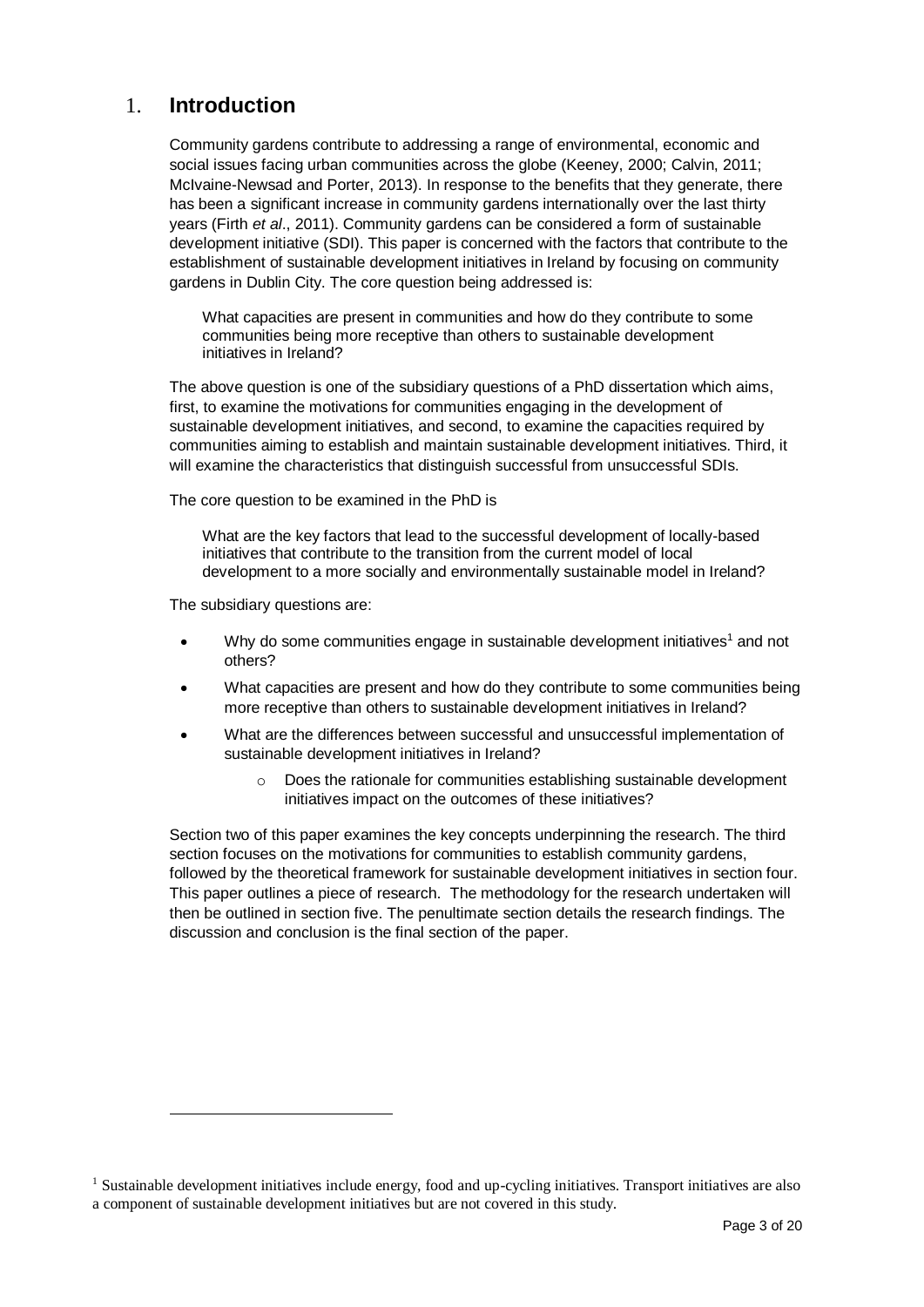# 2. **Concepts**

### 2.1. **Sustainable development initiative**

Sustainable development initiatives can be viewed as social enterprises with an environmental focus. Social enterprise has been defined in many different ways. Indeed, at European level there is no universally accepted definition of a social enterprise (GHK, 2006). However, the number of definitions of what constitutes a social enterprise reflects the diverse understanding of what a social enterprise actually is.

The UK's Department of Trade and Industry (DTI) (2002) definition is widely used:

A social enterprise is a business with primarily social objectives whose surpluses are principally reinvested for the purpose in the business or in the community, rather than being driven by the need to maximise profit for shareholders and owners.

The strength of the DTI definition is that it states that social enterprises have social and economic objectives. The principle of community or mutual ownership is alluded to, but the definition does not place significant weight on the fact that social enterprises are democratically governed by a group of people on behalf of a community or their members, rather than by shareholders seeking to maximise a return on their investment. The weakness of the DTI definition (with respect to ownership) is addressed by the European research network, EMES. In particular, the EMES definition states social enterprises are created voluntarily by groups of citizens and are governed by them, even though grant funding may be provided to these organisations (Nyssens, 2006a). Furthermore, this definition emphasises that social enterprises tend to involve those affected by the activity or represented and participate in their structures (Nyssens, 2006a).

### 2.2. **Community gardens**

There are a number of descriptions of what constitutes a community garden (Guitart *et al*, 2012). The American Community Gardening Association (ACGA) considers a community garden to be a tract of land cultivated by a group of people (Teig *et al*, 2009). The shortcomings of this definition is it does not specify characteristics relating to governance, control, or access. Unlike the ACGA definition, community gardens can be defined in terms their collective ownership, control and access (Ferris *et al*, 2001). This approach has the advantage of distinguishing community gardens from private gardens (Ferris *et al*, 2001). An alternative perspective views community gardens as the manifestation of the urban commons in an urban setting, and which serve to challenge the dominant neo-liberal model of urban development (Eizenberg, 2012). This perspective fails to take into account the diverse motivations for establishing community gardens and the peripheral role that they can play in challenging the dominant model of urban development. In addition, it assumes that all initiators of community gardens are ideologically motivated to challenge the dominant model of urban development. Stocker and Barrnett (1998) devised a typology which divides community gardens into three categories. One is a group of individual plots often referred to as allotments. The second are gardens which are governed by institutions that use gardening as a means of realising their objectives. The third category are collectively organised gardens that are accessible to and benefit the public. This framework is useful in contextualising the wide array of community gardens in Ireland.

Finally, Ferris *et al*. (2001) named eight different types of community gardens: leisure gardens; early education and school gardens; gardens targeting marginalised groups; therapy gardens; neighbourhood spaces; gardens promoting bio-diversity; commercialorientated gardens and demonstration gardens.

There are a range of motivations for establishing community gardens which are outlined in the next section.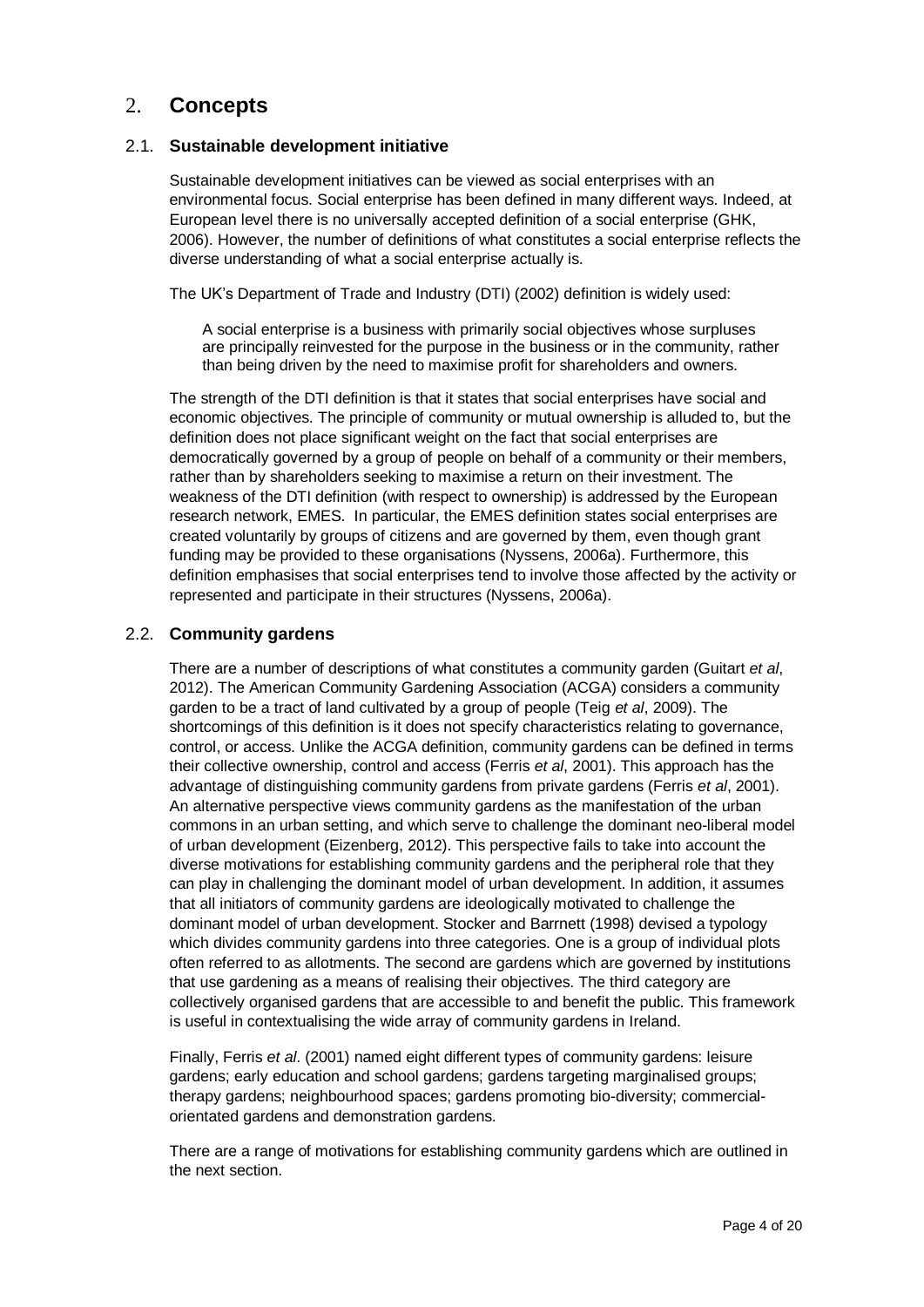# 3. **Motivations for establishing community gardens**

The principals of community gardens hold various motivations for their establishment (Guitart *et al*, 2012). Community gardens provide a mechanism for communities having more control of the development of the physical space associated with their neighbourhood (Irvine, 1999). This paper did not delineate the level of capacity that governance structures of community gardens in affluent areas hold, compared with marginalised areas. Research conducted in the USA identified gardeners joining community gardens for social reasons, including meeting people from different ethnic backgrounds, and making new friends (Teig *et al*, 2009). Other social objectives included strengthening the capacity of the community to address local issues (Glover *et al*, 2005). Nettle (2009) identified motivations that benefited the individual, such as opportunities to engage in physical activity to improve health, and shared benefits such as fostering community engagement, growing food for distribution among members and promoting a culture of self-reliance. Research has identified that community gardens have been started to stimulate contact with nature (Stocker and Barrett, 1998), reducing the incidence of food poverty (Holland, 2004), and increasing bio-diversity (Nettle, 2009). It would seem from the above that social and educational objectives take precedence over food production. Community gardens can contribute to raising awareness of food provenance, tackling passive consumption of mass-produced food and connecting citizens back to growing food (Hill, 2011).

# 4. **Theoretical framework**

Sustainable development initiatives tend to be driven by a small cadre of volunteers who generally give a lot of their time to the development of such initiatives (Seyfang, 2007). However, their enthusiasm can often lead to them becoming 'burnt out', and isolated from other residents in the community who do not share their passion for sustainable development initiatives (Middlemiss and Parish, 2010). Therefore, an examination of the capacities critical to the implementation of successful sustainable development initiatives could assist communities and policy-makers alike.

There are four categories of capacity which constitute the theoretical framework.

Pringle (2015) defines individual capacity as the level of skills, values, and finance that individuals within a community possess which can assist in the formation of sustainable development initiatives – focusing on renewable energy. Middlemiss and Parrish (2009) assert that an individual's social context shapes their capacity to initiate sustainable development initiatives. Indeed, Robbins and Rowe (2002) hold that the capacity for individuals to act is linked to the resource availability within a community.

The structural capacity of a community is concerned with the culture and values pertaining to organisations within a community that have an influence over communities' efforts to implement sustainable development initiatives (Middlemiss and Parish, 2009).

Infrastructural capacities refer to the stock of infrastructure that are present in communities which are conducive to the drive to promote sustainability.

Finally, cultural capacity refers to the level of commitment and openness to sustainability that exists within a community. The cultural capacity is influenced by the level of commitment to the values associated within the community, and the historical context towards sustainability. Middlemiss and Parrish (2009) assert that the above four capacities are interlinked and each can have an impact on another.

This paper will explain why some communities are better placed to succeed than others to establish community gardens. It will illustrate that urban communities, particularly socioeconomically marginalised communities encounter a greater array of challenges in their efforts to establish community gardens which tend not be encountered by SDIs being established in rural settings.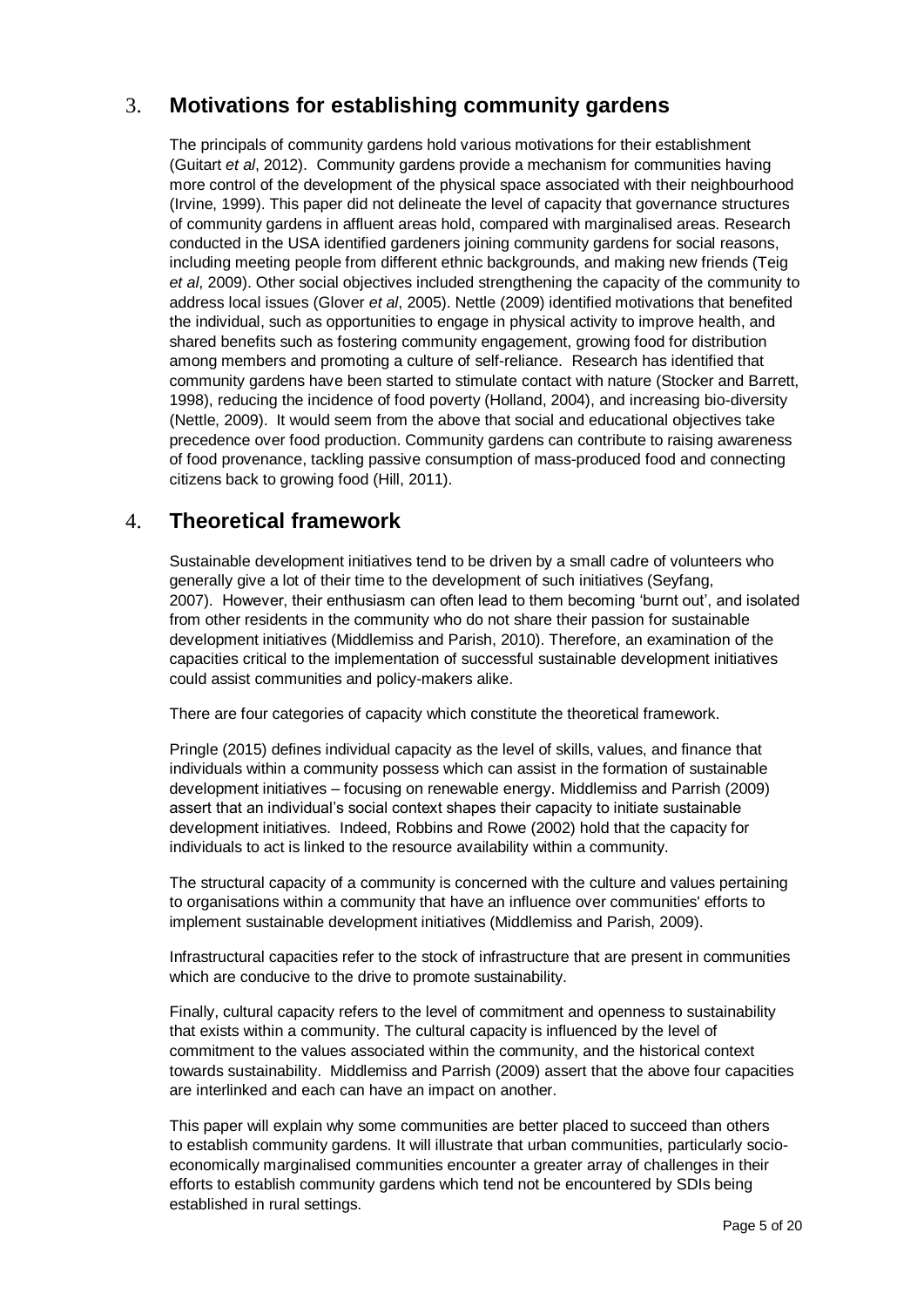According to Okvat and Zautra (2011), accessing suitable land, acquiring sufficient volunteers and sourcing leadership are the key challenges encountered by urban communities striving to establish community gardens. With regard to securing land and start-up capital, local authorities perform a critical role in the establishment of urban community gardens (Holland, 2004). However it is the experience of some communities that local authorities are not proactive in assisting communities to form community gardens. Some communities are not in a position to access land necessary to initiate and successfully establish community gardens due a deficit in expertise (Hope and Alexander, 2008). To address this deficit, particularly in less affluent areas, the assistance of local authorities is necessary (Holland, 2004). However, the compartmentalisation of local authorities can make it difficult for community groups, particularly those without the relevant expertise, to access effective supports from local authorities or municipalities (Hope and Alexander, 2008). With the retrenchment of the state, there is less funding for local authorities to resource communities to establish community gardens (Jereme and Wakefield, 2013).

Local authorities need to place procedural and distributive justice at the centre of their work and allocate resources to communities based on the needs of communities (Jereme and Wakefield, 2013).

# 5. **Methodology**

### 5.1. **Case selection**

Four case studies were selected in the Dublin city area for this paper. Social class in Ireland has a profound impact on people's economic and social well-being (Breen *et al*.,1990). Hence, the case studies selected are on the basis of their socio-economic profile.

The four community gardens selected were:

- Santry Community Garden located in a municipal park on Dublin's Northside;
- Sitric Community Garden, which is a small community garden located in Dublin's North Inner City;
- Ballymun Muck and Magic community garden located in Ballymun on Dublin's Northside;
- Cherry Orchard Community Garden, based in Cherry Orchard, which is located in the south west of the city.

Unfortunately, it was not possible to make contact with key individuals associated with community gardens located in affluent areas of Dublin in order to gain their consent to participate in the research.

#### 5.2. **Methods**

Semi-structured interviews were held with key individuals who were gardeners associated with the four community gardens. The interviews were held, in the main, at the interviewees' respective community garden, and they lasted between forty minutes and one hour. Due to time constraints, it was not possible to conduct focus groups with the committees or steering committees responsible for the governance of each of the community gardens. However, it is planned to hold these focus groups over the summer period. In addition, semi-structured interviews will be held with non-core members of each of the community gardens.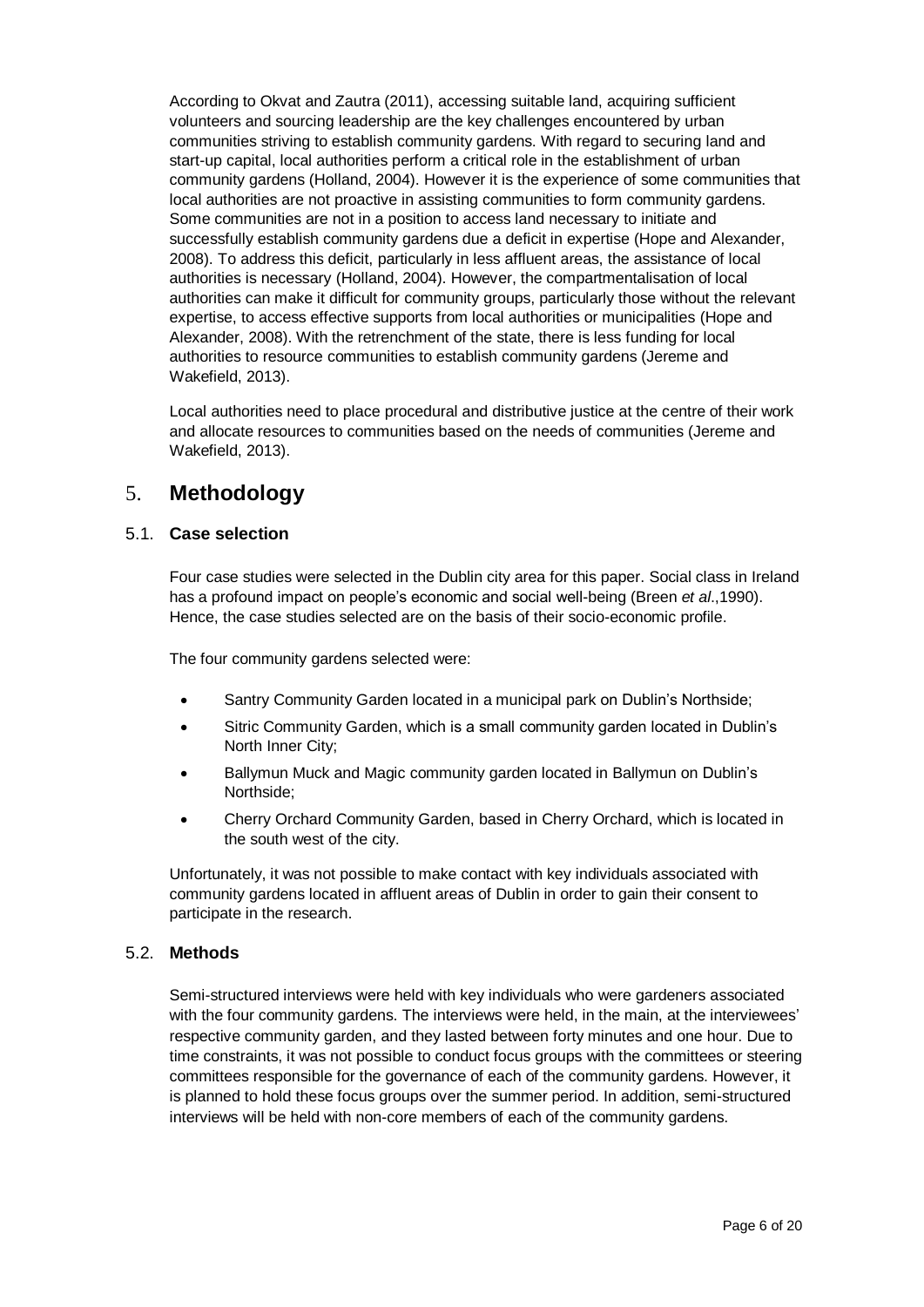## 5.3. **Data collection and coding**

A list of trigger questions (see Appendix 1) was used to guide the interviews, and some additional questions were posed, depending on each interviewee's responses. All interviews were audio-recorded and transcribed verbatim.

#### 5.4. **Analysis**

Qualitative thematic analysis was employed to formulate themes from the transcripts (Braun and Clarke, 2006). The process entailed reading each of the transcriptions a number of times in order to become familiar with the data. The text of each of the transcriptions was then coded. The following eight themes were identified: getting started; organisational maintenance; building effective operations; sustainability; intrinsic values; stakeholder engagement; future challenges; and impacts. The codes and associated data were categorised under the relevant themes. A small number of the sub-themes were previously used in article published by Teig *et al*. (2009).

# 6. **Findings**

## 6.1. **Getting started**

A number of sub-themes will be employed to detail the research findings associated with the theme of 'getting started'.

#### 6.1.1. Securing land

Gardeners interviewed mentioned how crucial it was to secure land. They pursued two approaches in their efforts to secure a suitable tract of land. One entailed engaging with their respective local authority. Some community gardens were familiar with who to contact in their local authority, either through working in a professional capacity or volunteering activities:

*"X made contact with Dublin City Council and Y and made arrangements that we could use the site to set up a community garden".*

In one area, prior to when the group had formed, two individuals interested in gardening were fortunate to meet a local authority official who had the decision-making authority to allocate land and who was also well-disposed to the concept of community gardens.

*"It was fortunate that we met representatives of Fingal County Council who had no use for a walled garden. A number of individuals came together to form a community garden. It was a conversation with a local authority official which led to us to getting the garden."*

In another area, representatives of a regeneration board approached senior personnel in the local authority to secure land for a community garden, following a community consultation which highlighted residents' interest in having a community garden.

The second approach involved two individuals endeavouring to identify the ownership of a vacant plot of land close to where they lived. When the ownership of the plot could not be ascertained, the individuals commenced preparing the plot for a community garden.

A number of gardeners referred to the opportune time the approach was made to the local authority.

*"I applied to the council for the land and they were glad to glad to give it to us because there was a big fall at the time, there was no money in the country so we started up the community garden."*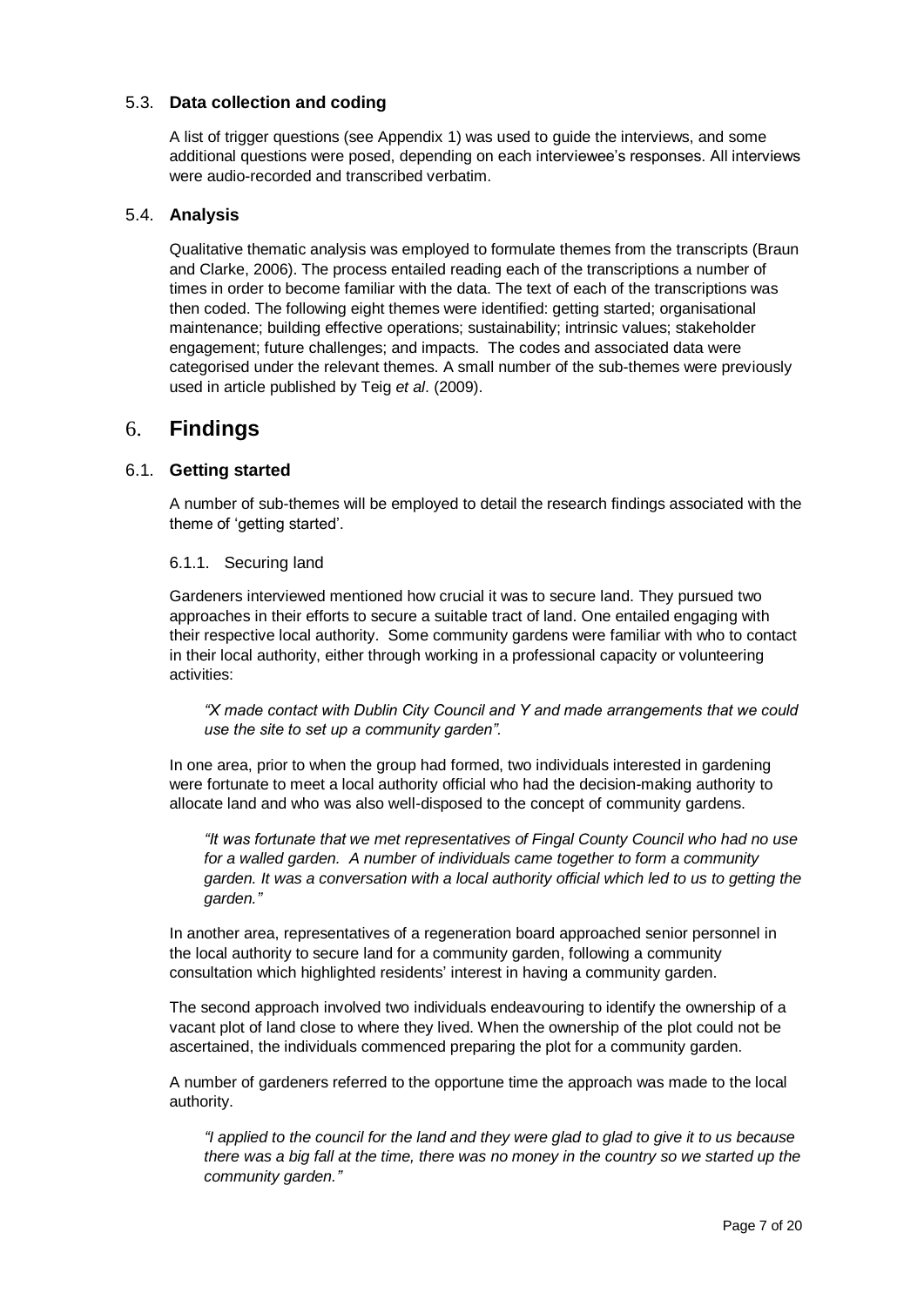Due to the demand for land since the start of the economic recovery, gardeners are not convinced that they would now receive the same response from local authorities for a request for land.

#### 6.1.2. Preparatory work

A number of community gardeners mentioned the amount of work required to prepare the land for growing vegetables.

*"….A lot of people forget that the ground is properly, you know composted, you know that you've got good manure in it."*

Gardeners described the process of preparing the land for growing vegetables and fruit, and they spoke about the work being invisible.

#### 6.1.3. Expertise

The groups that formed to establish community gardens possessed a range of skills. One gardener referred to there being two distinct sets of expertise. One was associated with undertaking administrative tasks of the community garden such as possessing the capacity to complete funding applications to a high standard, planning activities and preparing accounts.

*"X did quite a good deal of fundraising through various organisations the main one being the Community Foundation of Ireland…"*

The other type of expertise was gardening skills and knowledge. Gardeners spoke of how possessing expertise in gardening can facilitate the development of their garden. Furthermore, members with gardening expertise can prevent errors in cultivation which can result in poor vegetables yields. Gardeners mentioned that crop failures can undermine members' enthusiasm and even contribute to inexperienced gardeners giving-up.

A small number of gardeners expressed the view that experts can be disempowering in the development of a community gardening group. Rather than this happening, they were of the view that a group could source the essential information from websites and this can galvanise the group through learning together.

*"So there is so much online now, there's so much available and plenty of books out there to start a community garden, I don't think you really need much expertise."*

Gardeners associated with one garden spoke about different types of expertise being sourced from professional workers employed by a local development organisation.

#### 6.2. **Organisational maintenance**

The theme of 'organisational maintenance' will be examined by utilising the following subthemes: core group, collaborative culture, and norms.

#### 6.2.1. Core group

The interviewees mentioned the importance of having a core group of active gardeners comprised of a minimum of four members. Gardeners spoke about the core group performing a variety of functions. These included opening the garden, devising work plans, countering setbacks, dealing with conflict, ensuring members were included in activities and setting an example of undertaking physical work associated with gardening.

*"Yeah a group of people were willing to be committed, you know, and to be in it for the long haul through the rough as well as the smooth patches."*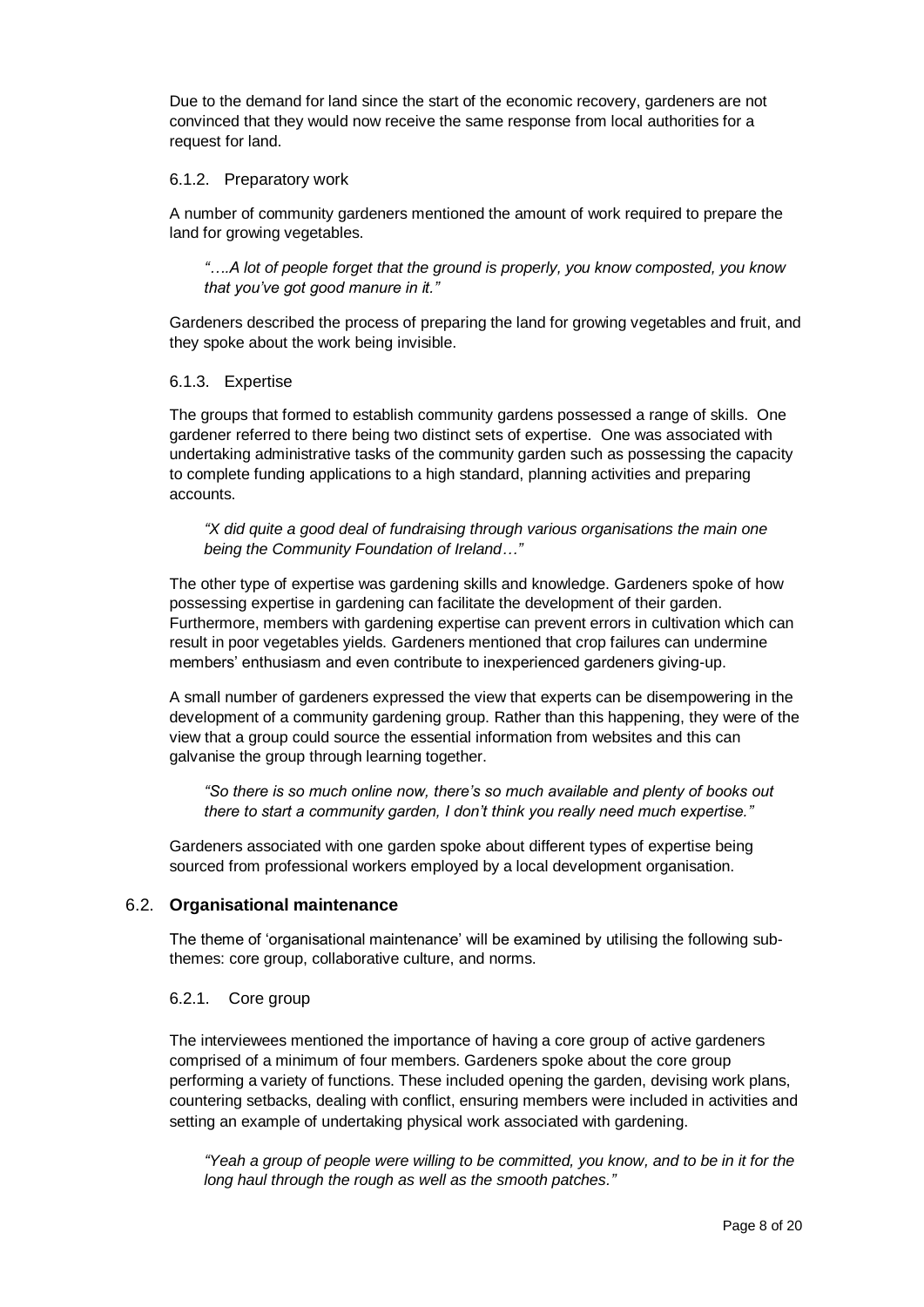#### 6.2.2. Collaborative culture

Gardeners spoke of the importance to the success of their community garden of members working and interacting collaboratively.

*"And indeed, all the members must be able to work and associate with others collaboratively and make decisions regarding the future of garden in a collaborative manner."*

According to a number of gardeners, collaborative culture is underpinned by a combination of consensual decision-making and lateral organisational structures. Indeed, some gardeners commented that a collaborative style of working would be undermined if community gardens established a hierarchical structure.

*"The challenge is to maintain the organisation operates as a committee and makes decisions by a consensus."*

At the outset, a number of interviewees commented on the difficulties in working and interacting collaboratively, as there were strong personalities involved. However, the time spent in getting to know each other's perspective and mediating differences was vital to developing a collaborative approach to working.

A number of interviewees spoke of the importance of collaboration extending to all aspects of interaction, such as undertaking gardening activities. Experienced gardeners sharing their knowledge with novice gardeners was deemed an important element of collaboration. This resulted in strengthening cohesiveness among the membership.

*"..I mean X is a qualified horticulturalist and Y has a lot of practical experience and I had some experience myself so yeah, it is necessary to have at least one or two people having gardening expertise that can advise the other participants."*

Collaboration can be a challenge for some individuals who are used to tending to their own private garden which does not require them to consult and work as part of a team. The overwhelming majority of members adapt to working and interacting in a collaborative manner. According to a number of those interviewed, a very small cohort of gardeners find it impossible to adapt to volunteering in such an environment, due to not having adequate social skills. The leaders in two community gardens challenged individuals who crudely corrected other gardeners for making gardening errors. These confrontations upset the individuals who were corrected. In one community garden, after every effort was made to support those concerned to modify their behaviour, they were asked to leave.

*"They were wired not to change, not to be consensual. Out of 300 members who got involved in the garden in the past six years, they were balanced in their views and work and engage with individuals in a collaborative manner. Two people had to leave as they were rigid in what they needed to be done that they discouraged people from doing things. This was done for the greater good of the garden as they were discouraging people from doing things."*

#### 6.2.3. Norms

Gardeners frequently spoke about community gardens valuing every individual's contribution, and that other gardeners were encouraged to work at their own pace. Linked to working at their own pace, members are encouraged to undertake work that they enjoyed and that they had the capacity to undertake. Indeed, interviewees mentioned the importance of valuing older members' presence, even if the older members were not in a position to work.

With regard to values, a number of interviewees were emphatic that discriminatory opinions concerning different social groups would not be tolerated. Gardeners mentioned the need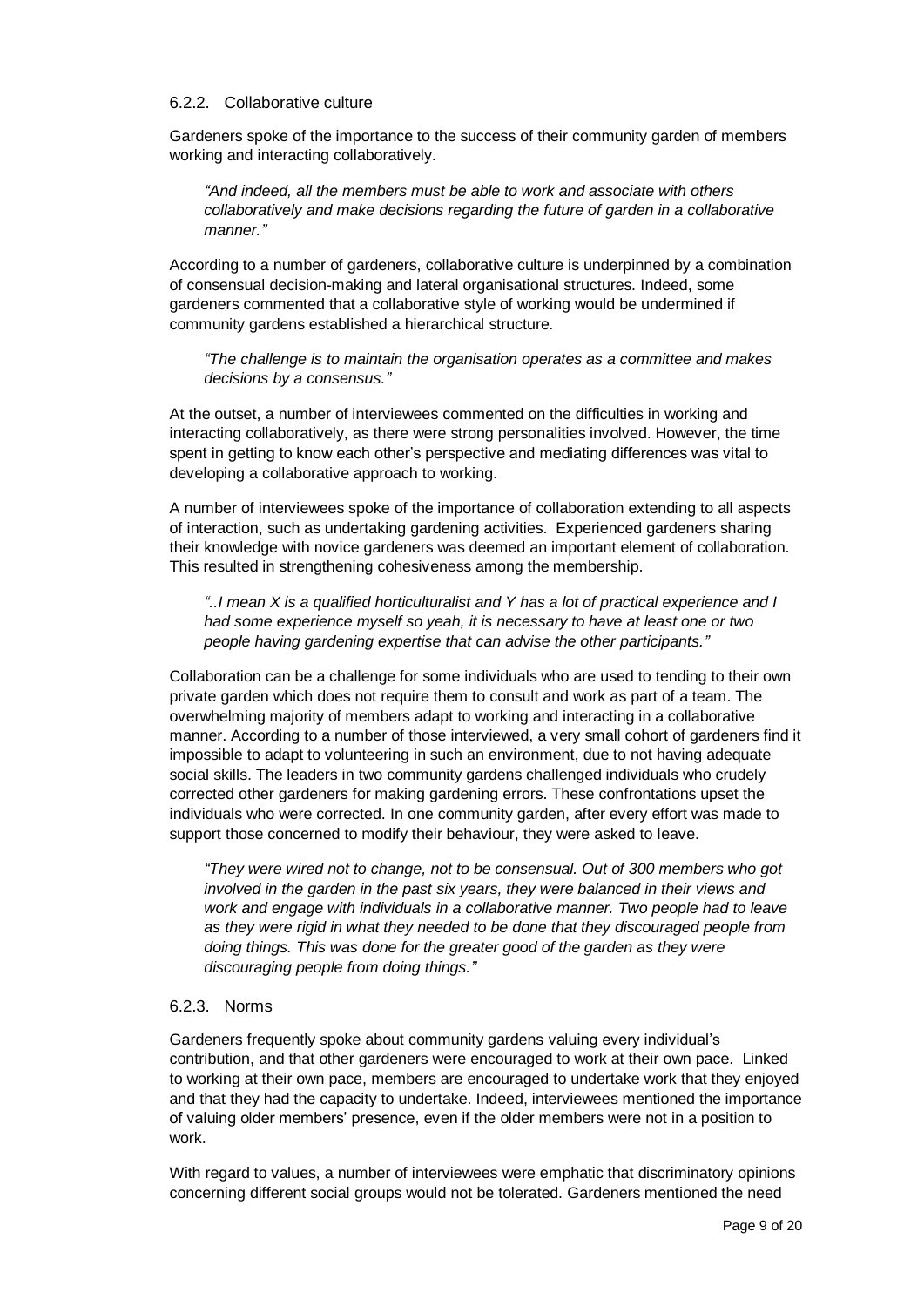for members to comply to a set of rules. The most common rule cited was the prohibition of members to help themselves to vegetables and fruit from the garden.

*"… some rules have to be, we make sure, people can't just go and help themselves to vegetables because occasionally we've had people taking the piss, so we have little rules like that…"*

The members observed a code of behaviour in one of the gardens. There was unanimous buy-in from all of the members. In addition to the prohibition on taking garden produce, other components of the code of practice were that:

- Gardeners were encouraged to share their knowledge with other members;
- Gardeners were encouraged to welcome new members to the garden and ensure that they do not feel isolated; and
- Gardeners were expected to interact with all members

#### 6.2.4. Reciprocity

Gardeners spoke about members who work in the garden gaining a share of the harvested produce. Some gardeners declined to take their share. The point was made that giving community organisations a gift of flowers and shrubs is effective at building relationships with other members.

#### 6.2.5. Leadership

Interviewees frequently emphasised how leadership provides continuity to the community gardens' operations. A number of interviewees were of the opinion that leadership is collective in nature as different individuals take on different leadership roles. An alternative model of leadership was mentioned which takes the form of a lone facilitator. This arose from a reluctance of members to take on leadership roles.

*"..trying to get somebody else you, everybody would tell you how valuable this thing is but, …getting somebody to take over actually has been impossible."* 

Member engagement was deemed a priority function of a community garden leader. The effective performance of this function required leaders to be creative and to delegate responsibility. Leaders needed to possess effective conflict resolution skills.

*"These tensions can be mediated by the two or three community members at the garden."*

#### 6.3. **Building effective operation**

The theme of 'building effective operation' will be examined by employing the sub-themes of: multiple motives; inclusion; social interaction; member input; creativity; planning and accountability.

#### 6.3.1. Multiple motives

Interviewees' wide range of motivations can be categorised into those that lead to personal fulfilment while the other category comprises ideological and societal motives. Regarding the former category, interviewees cited individuals who became involved in order to: learn how to grow vegetables; realise their passion for gardening; grow organic food; and to widen their social network.

*"I wanted to grow organic food without using chemicals."*

Regarding the latter category, interviewees spoke about becoming involved in community gardens to promote environmental sustainability or to promote urban composting.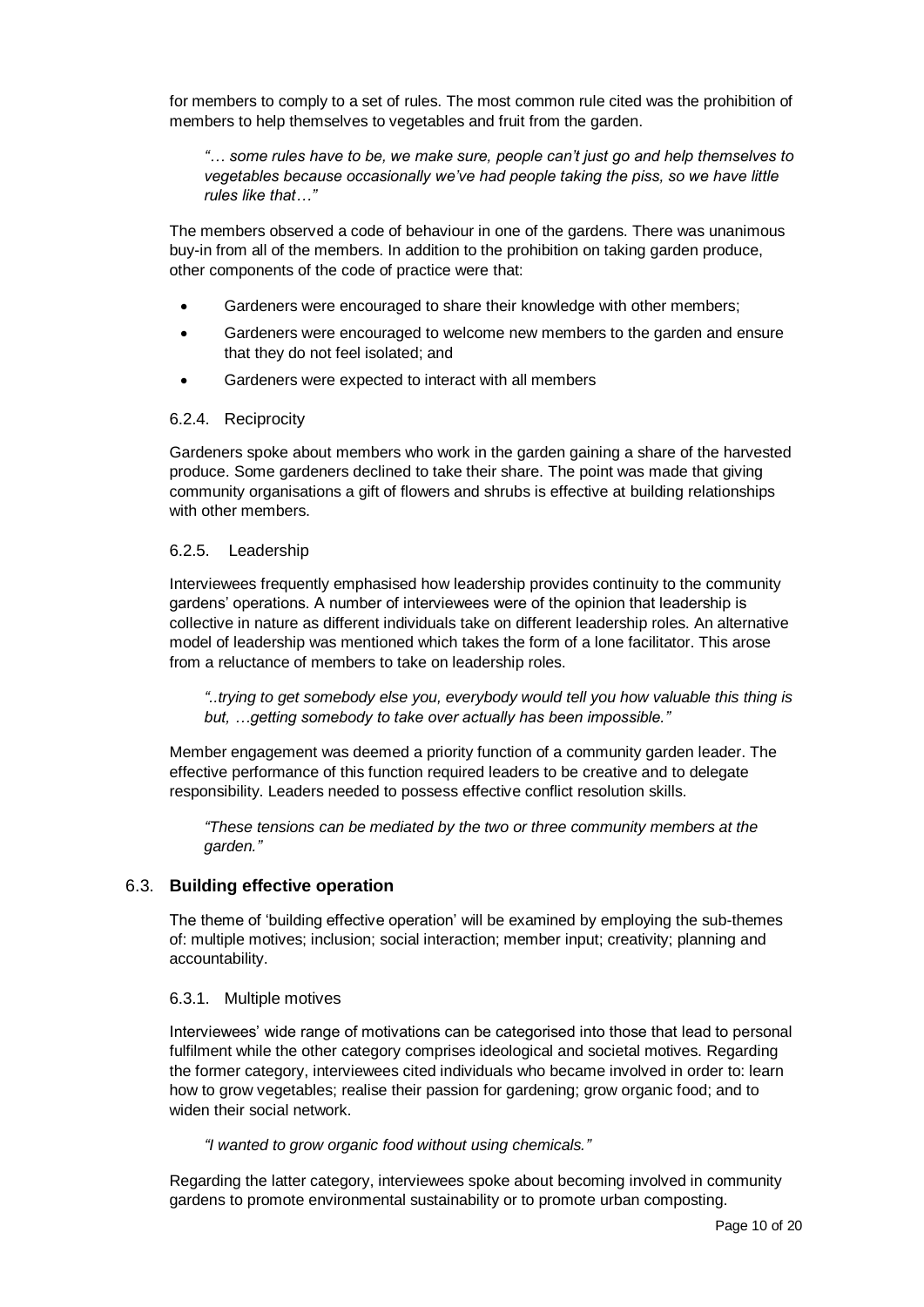*"That by composting we could produce a lot very valuable products in a very small space."*

The leadership associated with the community gardens ensured members' motives were accommodated.

#### 6.3.2. Inclusion

According to a number of interviewees, community gardens were designed to enable people with disabilities to work in the garden. This required community gardens to allocate funding to amend their design (to ensure accessibility for those with physical disabilities), and to facilitate people with disabilities being in a position to work in their respective community garden.

#### *"Built raised beds for people with disabilities who were wheelchair users."*

Different social groups, including individuals experiencing mental health issues, were welcomed as members of community gardens. Interviewees were mindful of including and supporting members who were experiencing personal issues, in a discreet manner. Diverse horticultural interests were accommodated through allocating space for growing vegetables, fruit and flowers. This was deemed an effective approach for attracting members.

#### 6.3.3. Social interaction

Community gardens promoted social interaction between members through structuring specific times for members to interact with each other. The tea break was the most common way for members to interact.

#### *"I've always said the most important piece of equipment is the kettle."*

Interviewees mentioned the importance of having a facility to enable people to have a cup of tea. The tea break was regarded as playing an important role in fostering a sense of community among members. It enabled new members to become more at ease with working in the community garden.

*"I think the social dimension and the cultivation of a sense of community within the community is primarily important."*

The social dimension facilitated members to build trusting relationships with each other, which in turn contributed to members working more effectively together.

#### 6.3.4. Member input

According to a number of interviewees, the amount of time invested by members in the community gardens determines what can be achieved. Interviewees spoke about the presence of a core group who were prepared to work in the garden on a weekly basis, as being a critical success factor. The core group provided continuity, leadership, and served as role models to other members.

*"It was important to have a number of members who were prepared to commit amount of time per week in the garden"*

The point was made that the formation of temporary groups can attract individuals who are not willing to commit long-term to the community garden, but who are nonetheless prepared to assist in the organisation of one-off events. Interviewees were conscious of members leaving after a period of time for a variety of reasons, and consequently the core members allocated time to recruiting new members. A number of interviewees expressed a concern that membership will decline as the economy improves, due to members having additional income to pursue other hobbies and lifestyle choices.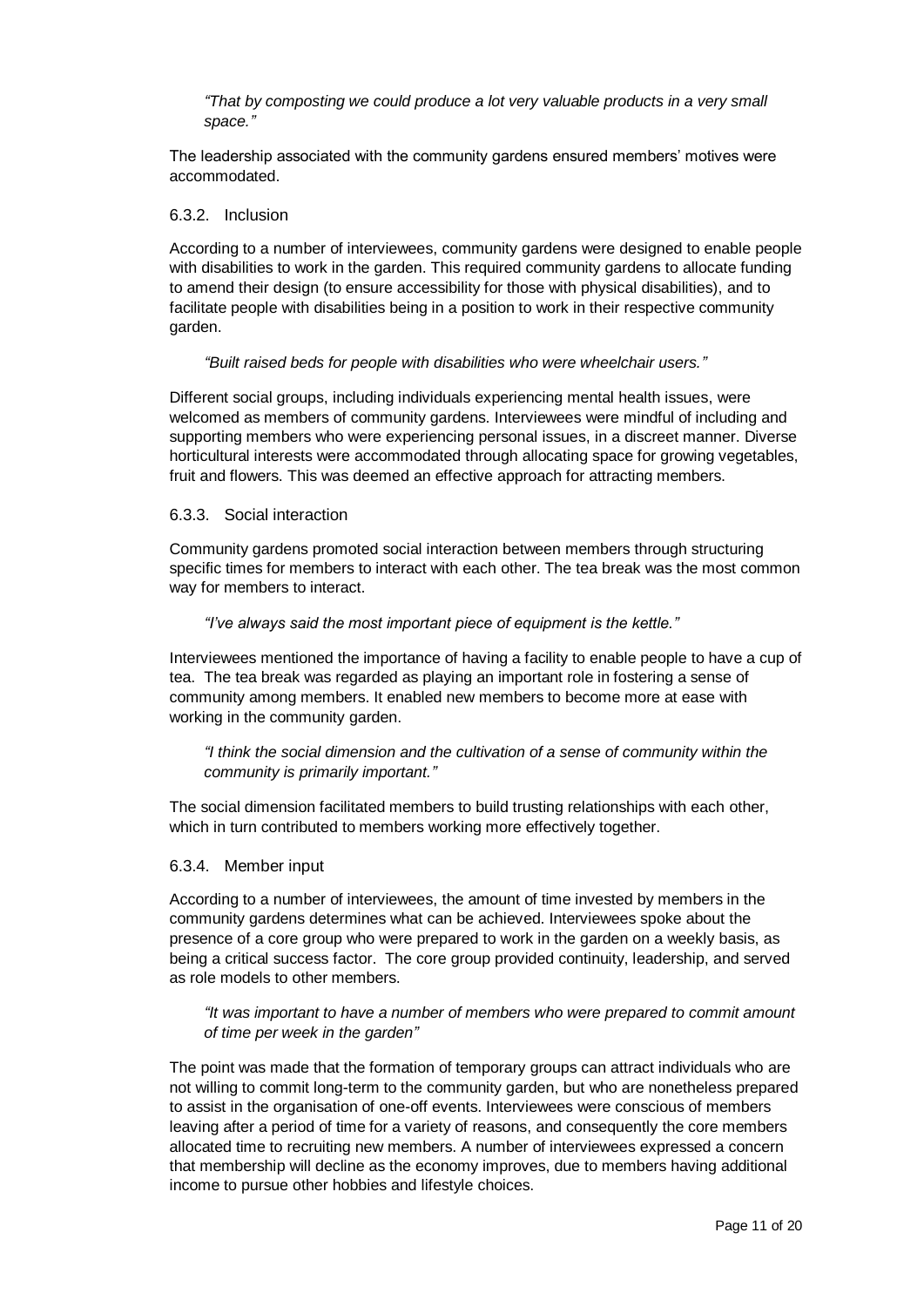*"A critical concern is whether will stay involved with the garden as the economy starts off. Will people get caught up in consuming and working as was the case in 06/07"*

#### 6.3.5. Creativity

The community garden leaders were creative in addressing obstacles they encountered. In one community garden, the core members used the foundations of demolished houses to construct a pathway which enabled wheelchair users to have access to the garden. The community garden in part of the city was comprised of multiple small community garden plots to address the lack of available space in one part of the city.

*"..that's looking at a more distributed approach to community gardening so instead of having one big community garden…"*

With regard to increasing environmental awareness, one community gardening group used social events as the mechanism to promote environmental awareness, and in particular educating residents about how to compost. The same community garden has used its community garden to initiate other sustainable development initiatives. One interviewee stated that innovative ways of planning and organising need be identified to complement conventional meetings as some members do not like attending meetings.

#### 6.3.6. Planning and accountability

Interviewees spoke about the importance of each community garden devising and adhering to a vision. Planning was considered vital to the development of community gardens. However, interviewees noted the importance of achieving a balance between planning and working.

#### *"You know if you plan, if you over plan you'll do nothing."*

A number of the community gardens had a governance structure in place which facilitated formal accountability and ongoing communication to its membership. A steering committee, involving staff employed by a local development company and residents, was responsible for the management of one community garden.

#### 6.3.7. Skills

Interviewees spoke about successful community gardens having members with a range of different skills. A number of interviewees rated practical experience and expertise in growing plants as the most critical factor to the development of a successful community garden. Interviewees mentioned that experienced gardeners were given the responsibility of devising a physical plan and design for the garden. The more experienced gardeners tended to value spending time with new members with the aim of passing on their knowledge of growing plants.

#### *"So we give them an idea that's how a corn grows or that's where a turnip comes from."*

In one community garden, gardeners who had become members with limited knowledge of horticulture progressed onto and completed accredited courses in horticulture. This resulted in the community garden accessing these members' expertise in orchards. Members with promotional and media skills were deemed important for publicising what the community garden had to offer the community.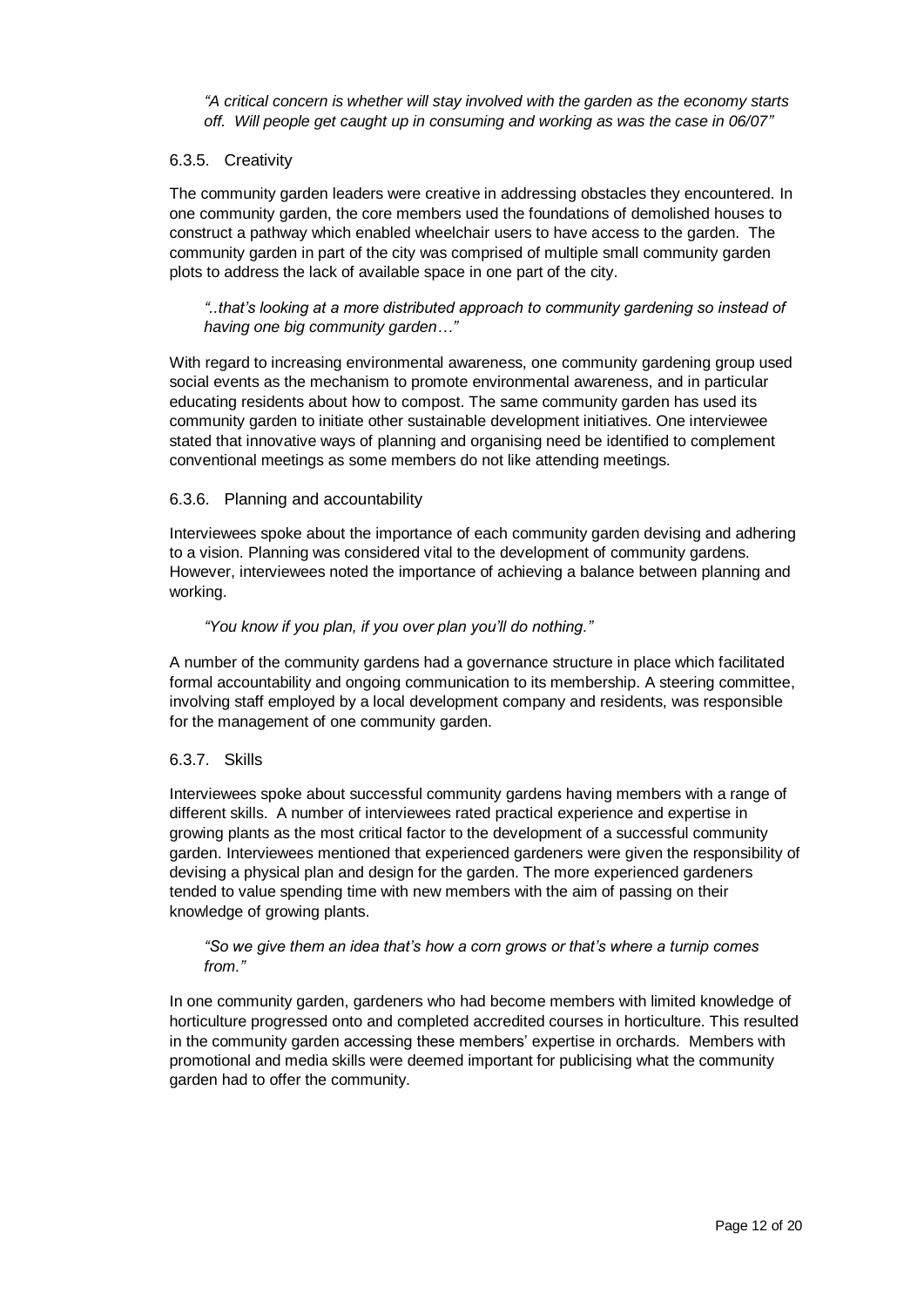### 6.4. **Sustainability**

The theme of 'sustainability' will be examined under the sub-themes: voluntary input; grant funding; resourcefulness; and traded income.

#### 6.4.1. Voluntary input

Interviewees valued the time members spent working in the garden as the most critical resource to attaining sustainability.

*"The key resource is the time individuals are prepared to work in the community garden on a voluntary basis."*

In one community, a group of local men (who worked in the construction sector) completed extensive preparatory work on an obsolete site, transforming it into space which could serve as a community garden.

#### 6.4.2. Grant funding and membership fees

Community gardens secured grant funding from private, philanthropic, and state sources. The funding was mainly used to purchase, equipment, upgrade aspects of the gardens' infrastructure, and either construct or purchase facilities. Interviewees were mindful that funding placed constraints on its uses. One interviewee spoke about making a persuasive pitch when seeking funding from the private sector. He stated high quality videos demonstrating the community garden's impact was an important tool in this regard.

While noting the benefits of state funding, a small number of interviewees mentioned that receiving some forms of state support posed a challenge to the community garden's autonomy and maintaining its values.

*"Three years ago, we had the option of securing CE programme<sup>2</sup> and co-ordinator to maintain the garden. The option was put to our members but they said that this was our community and we do not want to run by tax-payers money. They articulated a belief that would have lost their sense of community and control over the garden. The members would become visitors of the centre as opposed to running the garden. This was very encouraging."*

#### 6.4.3. Resourcefulness

l

Interviewees cited pragmatic and ideological motives for striving to be resourceful. With regard to the former, interviewees mentioned that the creative use of resources reduces the level of funding required to maintain the garden. This allows membership fees to be kept at a minimum, which makes the garden more accessible to individuals who live on low incomes. It was the experience of one interviewee that when a community garden gains a reputation for being resourceful, this leads to the local community donating equipment.

*"We also find that people have donated items, gardens items to us you that they no longer need, we got a neighbour who gave us a tumbler composter and a wormery…"*

<sup>&</sup>lt;sup>2</sup> Community Employment is an employment programme which helps long-term unemployed people to re-enter the active workforce by breaking their experience of unemployment through a return to work routine. The programme assists them to enhance and develop both their technical and personal skills which can then be used in the workplace.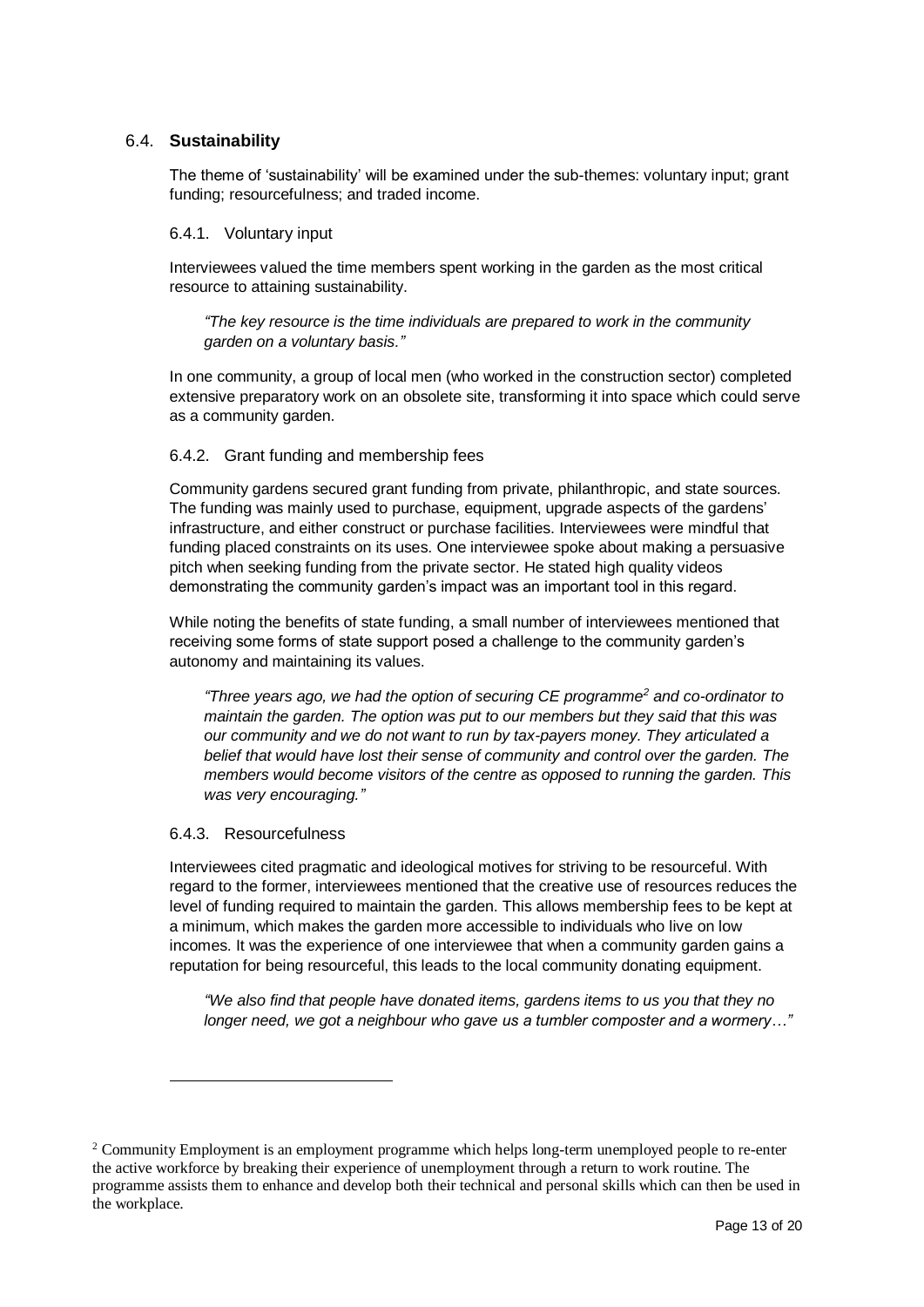Regarding the latter set of motives, interviewees asserted that being resourceful was consistent with the ethos of community gardens. Interviewees spoke of community gardens being areas for promoting environmental sustainability.

*"…you have to be very resourceful but again that's part of a sustainability reusing thing."*

Interviewees spoke of re-use of discarded materials which contributed to community selfreliance. They stated that being resourceful through the re-use of material provides an opportunity to harness membership's skills and to enable members to hone newly acquired skills.

#### 6.4.4. Traded income

Some community gardens generated income from the sale of harvested produce from their gardens. Traded income generated varying proportions of community gardens' total income required to cover operational costs. For example, interviewees detailed a number of sources of generating income to cover operational costs, including: membership fees; sponsorship; donations from attending social events; and conventional fundraising activities. One community garden covered its operational costs from donations and grant funding.

#### 6.5. **Intrinsic values**

The theme of 'intrinsic values' will be examined under the sub-themes: voluntary input; valuing diversity; community solidarity; commitment to organic gardening; promoting access; and contributing to bio-diversity.

#### 6.5.1. Valuing diversity

Members of community gardens welcomed groups of adults with intellectual disabilities and autistic children. Interviewees spoke of their community gardens being a forum for fostering inter-culturalism.

*"… a lot of different cultures coming in to, from Poland, we have, we've a couple of students from come in they are Polish and then we have a couple of Romanian nurses…"*

Interviewees believed that their community gardens assisted residents from different cultures making new friends in their neighbourhood.

#### 6.5.2. Community solidarity

Interviewees spoke of their commitment to facilitating different social groups to gain access to the community garden. A number of the interviewees mentioned their commitment to providing school children with the opportunity to learn how to grow plants and to gain an appreciation of nature. One of the community gardens provided local young people with the opportunity to gain practical horticultural experience which was a prerequisite to gaining a national qualification in horticulture. Two gardens provided adults with intellectual disabilities and their carers the opportunity to grow vegetables in their gardens.

#### 6.5.3. Commitment to organic gardening

Interviewees believed in organic gardening because of the health benefits that accrue to individuals who eat organic produce, as well as the benign impact of such produce on the local environment.

#### 6.5.4. Promoting access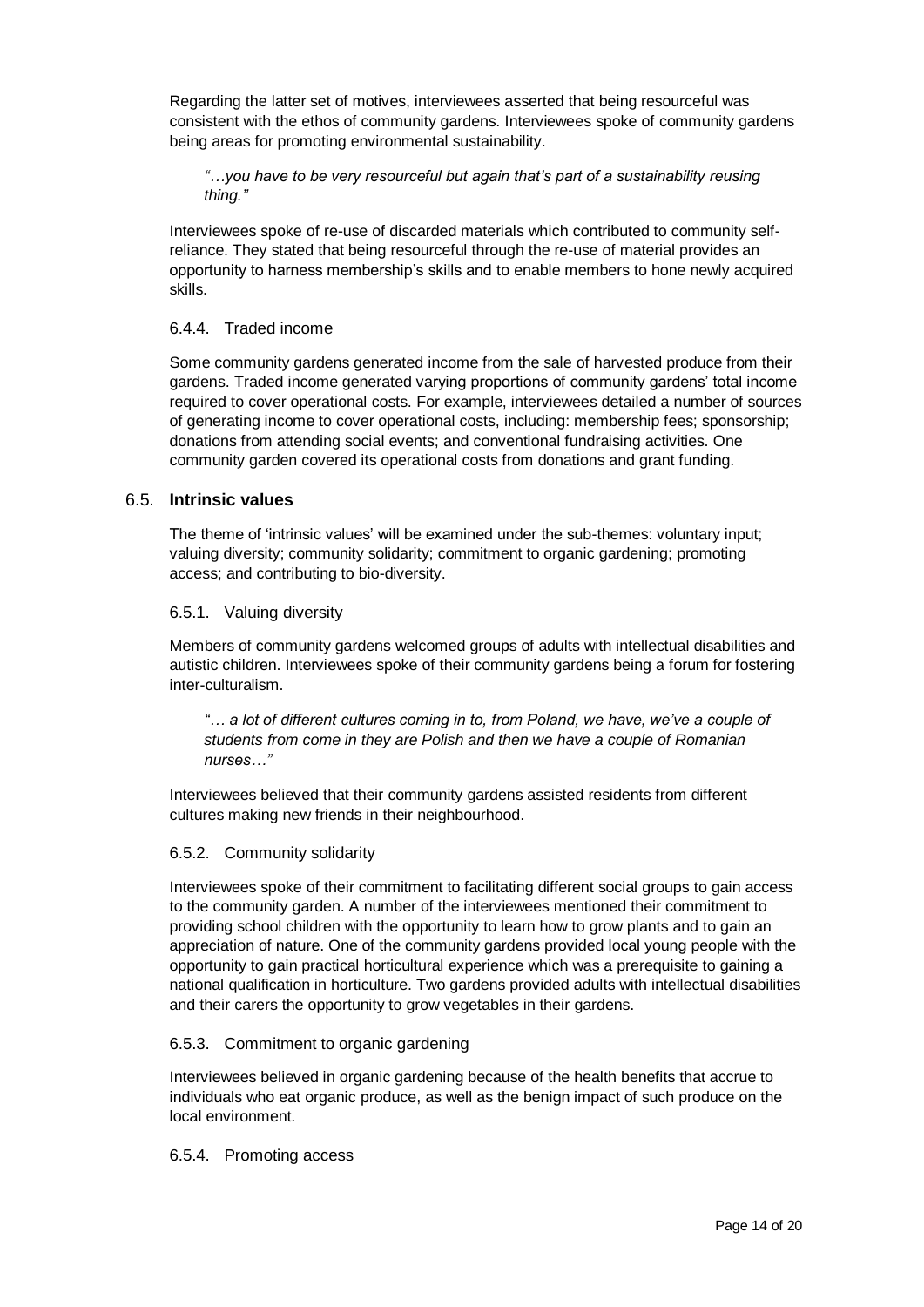Interviewees spoke of the commitment their respective community gardens has to have open membership. Evidence of this commitment can be gleaned from the low or no membership fees.

*"No membership fees. We apply for grants from different organisations and they are glad to donate…"*

#### 6.5.5.Urban sanctuary for biodiversity

One of the aims of the community gardens is to provide an urban environment for biodiversity. Two of the community gardens are engaged in bee keeping.

#### 6.6. **Stakeholder engagement**

#### 6.6.1. Community links

The governance structures of the community gardens prioritise awareness-raising and promotion of their community gardens. These activities have the twin aims of recruiting new members, and gaining allies to assist in preventing vandalism. With regard to building awareness in their respective communities, promotional drives are initiated on a regular basis via the local media, social media, and through targeting community organisations such as active retirement groups. A number of interviewees mentioned the importance of fostering good relationships with residents living beside the community garden. These residents would inform garden leaders of any suspicious activities that may be taking place in the surrounding areas of the garden.

*"To have good relations with your immediate neighbours and like we know some people who live quite close and they do keep an eye out for the garden and do have my number and X's number if something, if they notice suspicious they and that is such an important asset to have really you know."*

One garden has initiated a tree sponsorship scheme which creates links between the community garden and the wider community. The point was made that community gardens need to be embedded in the community to be a success. According to a number of interviewees, for this to become a reality requires the leaders to live in the community where the garden is located. A small number of interviewees noted community gardens are not successful when initiated by individuals who have no connection with the community.

*"I think a lot of it is around trying to justify their own value in the city but it just doesn't work you know you can't, I've seen so many projects so many projects fail because they they've been initiated by the council or by a community development officer and then once they walk away the thing just."*

#### 6.6.2. Local authority

The interviewees overwhelmingly spoke about the relationship with their local authority as being critical to community gardens remaining open. Interviewees mentioned the importance of adhering to the conditions set out in the licence agreement with their local authority. There seemed to be a variation in the duration of the licence agreements with some groups being given a one year license while others were afforded longer-term occupancy. One interviewee suggested that local authorities should adopt international best practice of resourcing workers to support communities endeavouring to establish community gardens.

#### 6.6.3. Funders

Prior to submitting grant applications, some interviewees spoke of finding out background information on the funding organisation. Interviewees stated the importance of providing evidence of the community garden's impact.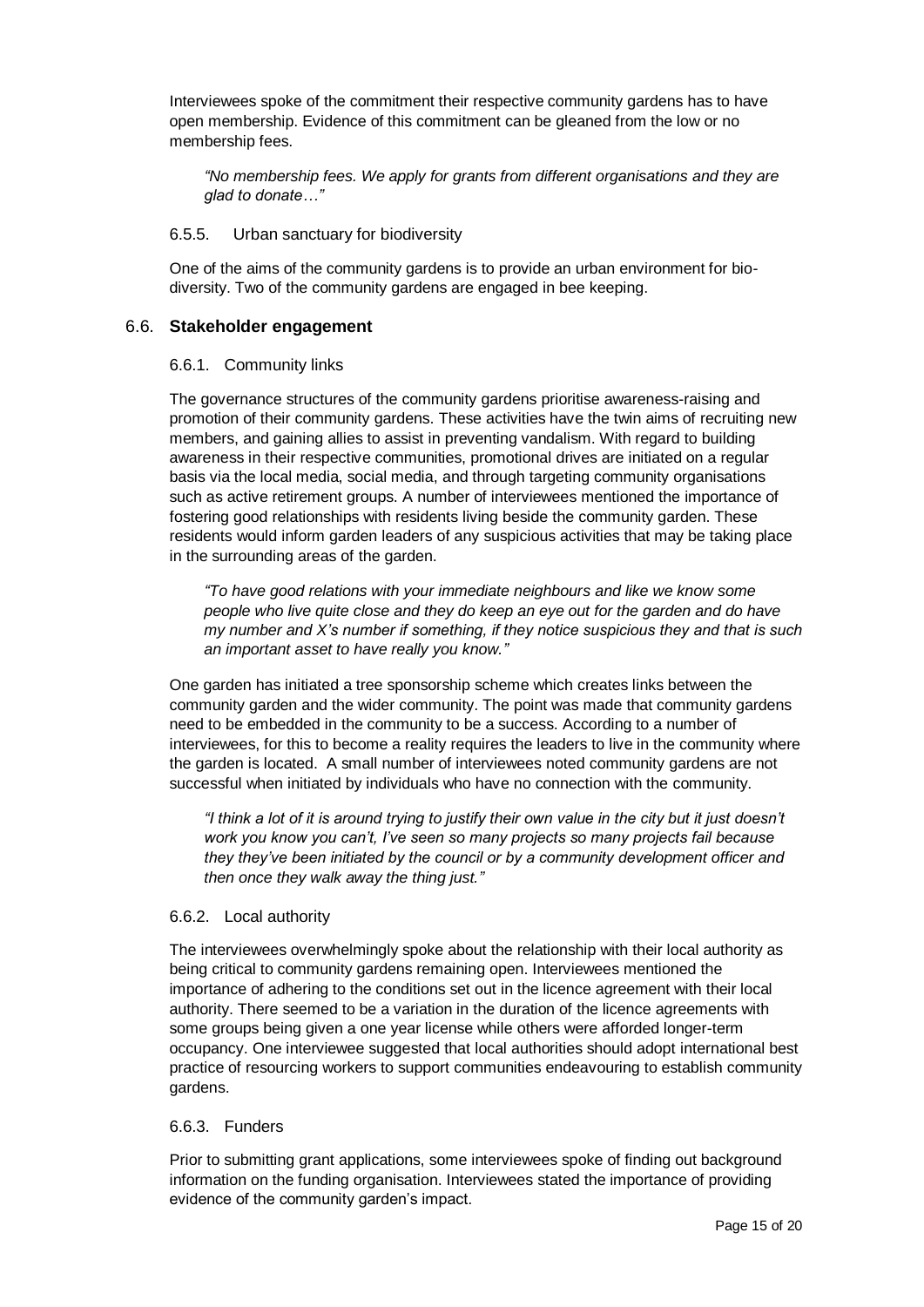### 6.7. **Future challenges**

The theme of 'future challenges' will be examined using the sub-themes: succession; access to land; and local authorities.

#### 6.7.1. Succession

Interviewees repeatedly spoke of the challenges garden leaders are encountering in developing a succession plan to ensure that a new leadership takes over the management of community gardens in the decades to come. Individualism in Irish society was one challenge. A concern was expressed that as the economy improves, members will have less time to spend in undertaking tasks associated with managing a community garden.

*"It is critical to have a succession so that it does not finish up relying on two or three people."*

Another societal challenge noted was that Irish adults are increasingly leading passive lifestyles. One interviewee referred to the difficulty in getting one person to take over managing the community garden

*"It's been really difficult to get somebody to take that over.."*

According to a number of individuals, the challenge of leadership succession will be mitigated if community gardens became more appealing to young people. Interviewees also spoke about the challenge of retaining current levels of membership as the economy improves.

#### 6.7.2. Access to land

Communities can spend a number of years endeavouring to secure land for a community garden. One interviewee stated that there needed to be a mechanism in place within each local authority for allocating land to community groups. If this was in place, communities could secure land more quickly.

#### 6.7.3. Local authorities

Although interviewees spoke about the pivotal role of local authorities in the establishment of community gardens, the point was made that local authorities tend to impose environmental initiatives on communities.

#### 6.8. **Impact**

Community gardens impact on the lives of individual members and on the communities in which they are located.

#### 6.8.1. Individual impacts

Interviewees cited the following impacts: strengthening members' mental health; increasing awareness of food provenance; and improving members' physical fitness.

#### 6.8.2. Community impacts

Community gardens can have a positive impact on the communities in which they are located. They can lead to greater social interaction between residents. They provide a forum for new initiatives to be identified. They can lead to environmental advocacy initiatives being started.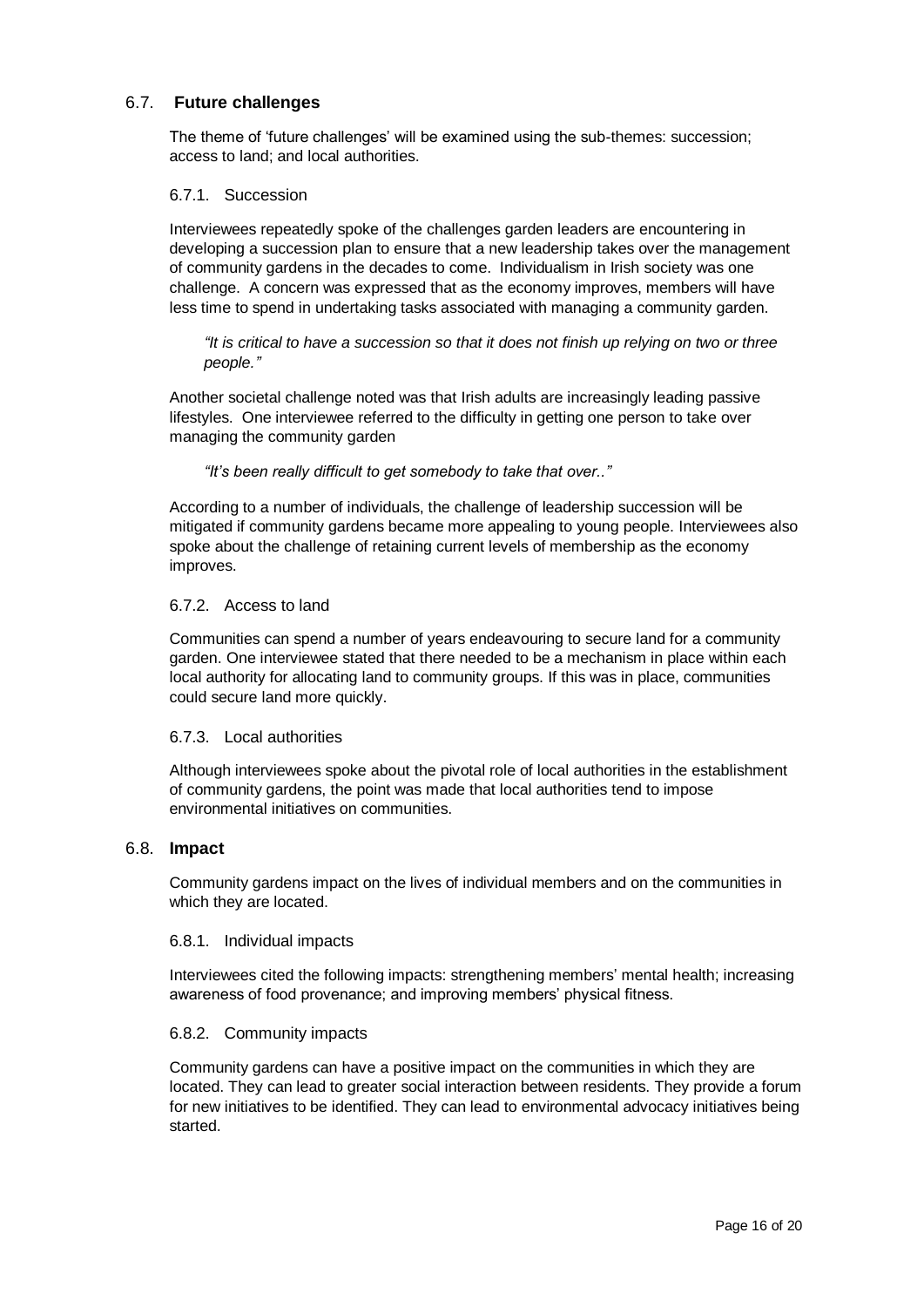# 7. **Discussion and conclusion**

Individuals have a range of motives for becoming involved in community gardens (Guitart, 2012). One of the responsibilities of the garden leaders is to ensure that individual members' motives are fulfilled while working on a voluntary basis. This requires garden leaders to possess mediation skills. The existence of a core group of gardeners is vital to ensure that a shared vision for each community garden is agreed, there is a programme of work, and that members feel included.

Urban communities striving to develop sustainable development initiatives, particularly those in socio-economically marginalised communities, encounter a greater number of complex issues than rural communities (Powell and Geoghegan, 2004). Pringle's (2015) theoretical framework focuses on the capacities required for the successful implementation of community energy projects (a form of sustainable development initiative) in rural settings. Although this is a robust framework, when applied to rural communities it requires some modification to detail the capacities required to successfully implement urban community gardens. With regard to individual capacity, urban communities, particularly marginalised communities, tend to have a smaller cohort of individuals with the skills, knowledge and values to initiate and maintain community gardens. This could have repercussions for the amount of time these individuals need to invest to ensure that the initiative becomes operational. Community leaders could become over-committed which could lead to personal repercussions, due to their enthusiasm (Seyfang, 2007). Therefore the framework could be adjusted to specify the importance of empowering novice members, and possibly securing external independent supports. With regard to social capital, some communities, particularly socio-economically marginalised neighbourhoods, may not have the knowledge about how to engage with the local government system, in order to secure both land and other resources to establish a community garden.

With regard to infrastructural capacities, with the demand for land being higher in urban than in rural settings, the framework needs to take account of the challenges in securing land. In relation to cultural capacity, many urban communities would not have a history of developing sustainable development initiatives, and therefore values associated should be broadened to include those that focus on community solidarity, as these values arose in urban community gardens and were important in their development.

The research findings indicate that community gardens in urban settings encounter a number of challenges, including the absence of a mechanism for community groups to access land. An independent support structure could assist urban communities to develop community gardens and indeed other forms of sustainable development initiatives.

Environmental, health, and social motives for forming a community garden were articulated. However, food poverty was only mentioned by one interviewee as a motive for that person becoming involved in the establishment of community garden. In an epoch where there are number of food bank initiatives in Dublin established to address food poverty, it may be timely to undertake research into the potential of community urban agriculture to address food poverty in areas of Dublin experiencing poverty.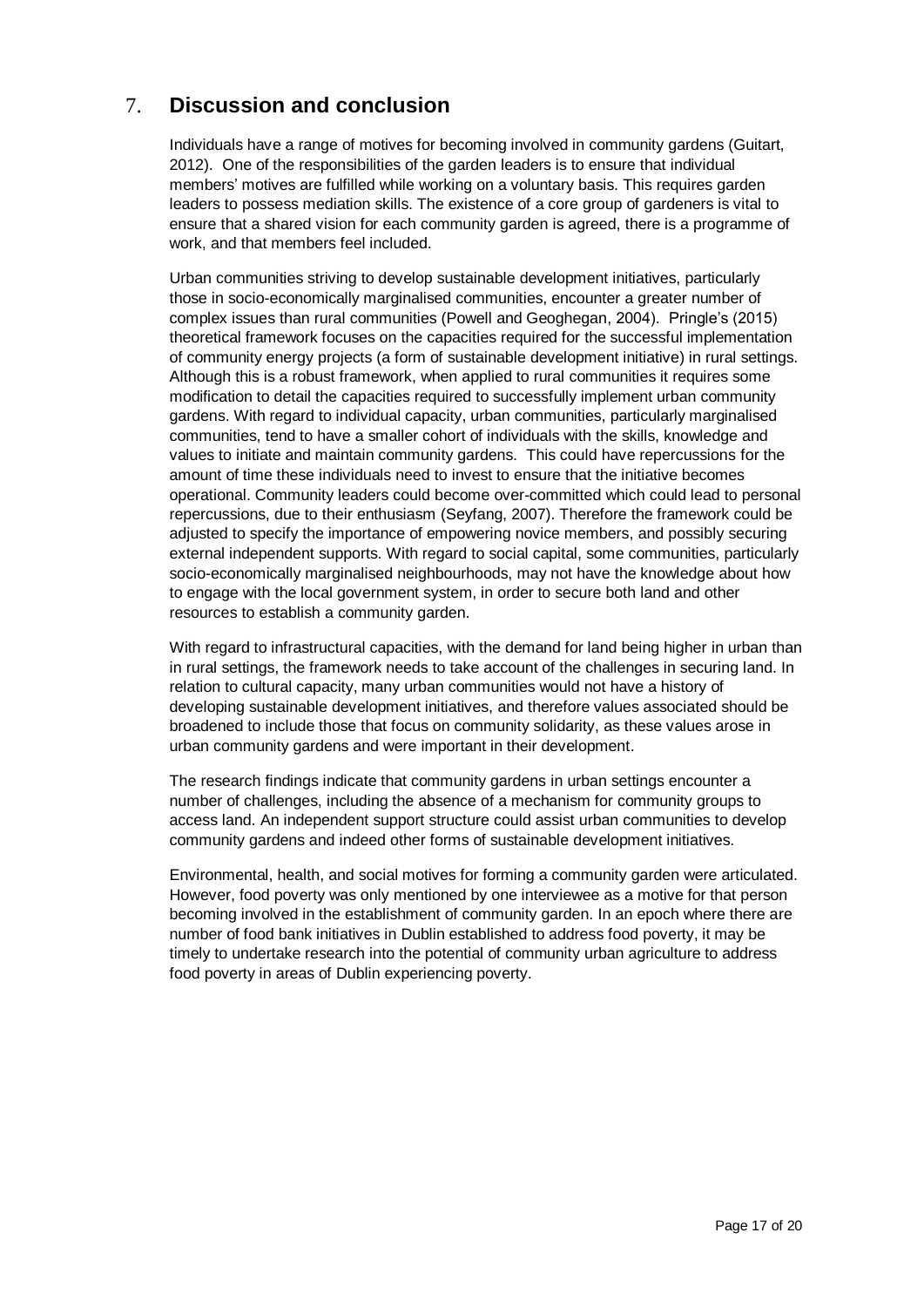# **References**

Braun. V., and Clarke. V., (2006) 'Using thematic analysis in psychology. *Qualitative Research in Psychology*, 3, 2: 77-101

Breen, R., Hannan, D., Rottman, D., and Whelan, C. (1990) *Understanding Contemporary Ireland: State, Class and Development in the Republic of Ireland.* London and Dublin: Gill and MacMillan

Clavin, A. (2011) 'Realising ecological sustainability in community gardens: a capability approach', *Local Environment*, 16, 10: 945–96

Department of Trade and Industry (2002) *Social Enterprise- A Progress report on Social Enterprise: A Strategy for Success.* London: HMSO

Eizenberg, E. (2012) 'Actually existing commons: three moments of space of community gardens in New York', *Antipode,* 44,3: 764-782

Ferris, J., Norman, C., and Sempik, J. (2001) 'People, land and sustainability: Community gardens and the dimension of sustainable development', *Social Policy and Administration*, 35, 5: 559-568

Firth, C., Maye, D., and Pearson D. (2011) 'Developing community in community gardens', *Local Environment,* 16, 6: 555-568

Irvine, S. (1999) 'Community gardens and sustainable land use planning – study of the Alex Wilson Community garden', *Local Environment*, 4, 1: 33-46

GHK (2006) *Social Enterprise - An International Literature Review*. London: Small Business **Service** 

Glover, T., Shinew, K., and Parry, D. (2005) 'Association, Sociability, and Civic Culture: The Democratic Effect of Community Gardening', *Leisure Sciences,* 27, 1: 75-92

Guitart, D., Byrne, J., and Pickering, C. (2012) 'Greener growing: assessing the influence of gardening practices on the ecological viability of community gardens in South East Queensland, Australia', *Journal of Environmental Planning and Management,* 58:2 189-212

Holland, L. (2004) 'Diversity and Connections in Community Gardens: a contribution to local sustainability', *Local Environment,* 9, 3: 285-305

Hope, M., and Alexander, R., (2008) 'Squashing out the Jelly and trying to become a sustainable community', *Local Economy,* 23,3: 113-120

Jerme, E., and Wakefield, S. (2013) ´Growing a just garden: environmental justice and the development of a community garden policy for Hamilton, Ontario', *Planning Theory and Practice*, 14, 3: 295–314

Keeney, G. (2000) *On the Nature of Things: contemporary American landscape architecture*. Basel: Birkhäuser.

McIvaine-Newsad, H., and Porter, R. (2013) 'How does your garden grow- Environmental justice aspects of community gardens', *Journal of Ecological Anthropology* 16,1: 69-75.

Middlemiss, L., and Parrish B.D. (2009) 'Building capacity for low-carbon communities: The role of grassroots initiatives', *Energy Policy, 38*, 7559–7566

Middlemiss, L., and Parrish B.D. (2010). 'Building capacity for low-carbon communities: The role of grassroots initiatives', *Energy Policy, 38*, 7559–7566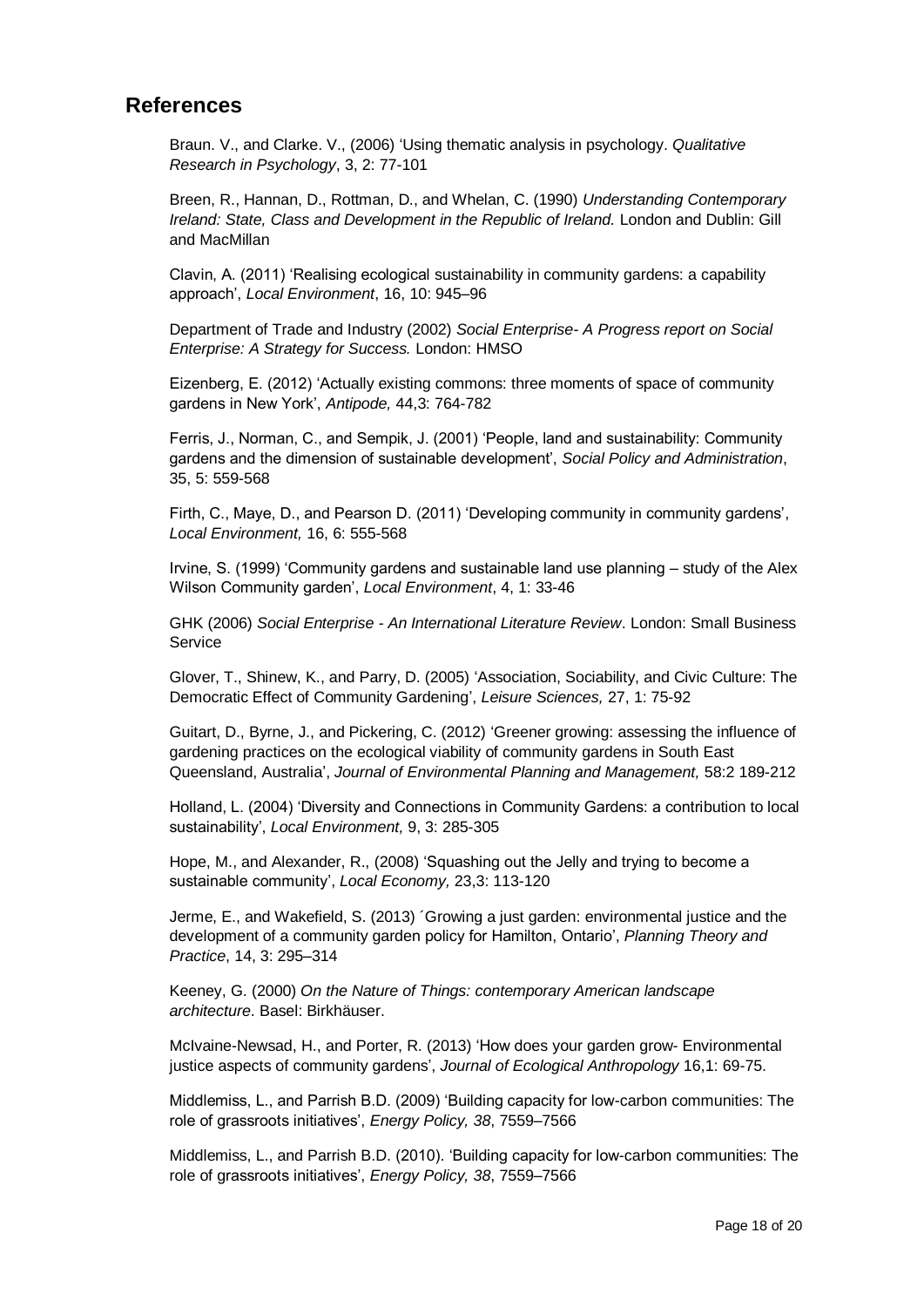Nettle (2010) *Growing Community: Starting and nurturing community gardens*. Adelaide: Health SA, Government of South Australia and Community and Neighbourhood Houses and Centres Association Inc.

Nyssens, M. (ed.) (2006) *Social Enterprise: At the Crossroads of Market, Public Policies and Civil Society.* London and New York: Routledge

Okvat, H., and Zautra, A. (2011) 'Community gardening: A parsimonious path to individual, community, and environmental resilience', *American Journal of Community Psychology,*  47:374-387

Powell, F., and Geoghegan, M.(2004) *The Politics of Community Development.* Dublin: A. and A. Farmar

Pringle, R. (2015) *Moving Towards Whole Settlement Energy Self- Sufficiency in Rural Communities.* Unpublished PhD dissertation in Newcastle University

Robbins, C. and Rowe, J. (2002) 'Unresolved responsibilities: exploring local democratisation and sustainable development through a community-based waste reduction initiative', *Local Government Studies,* 28, 1: 37-58

Seyfang, G. (2007) 'Growing sustainable consumption communities. The case of local organic food networks', *International journal of sociology,* 27, 3/4: 120-134

Stocker, L., and Barnett, K. (1998) 'The significance and praxis of community-based sustainability projects: Community gardens in western Australia', *Local Environment*, 3:2, 179-189

Teig, E., Amulya, J., Bardwell, L., Buchenau, M., Marshall, J., and Litt, J. (2009) 'Collective efficacy in Denver, Colarado: Strengthening neighbourhoods and health through community gardens', *Health and Place*, 15, 1115-1122